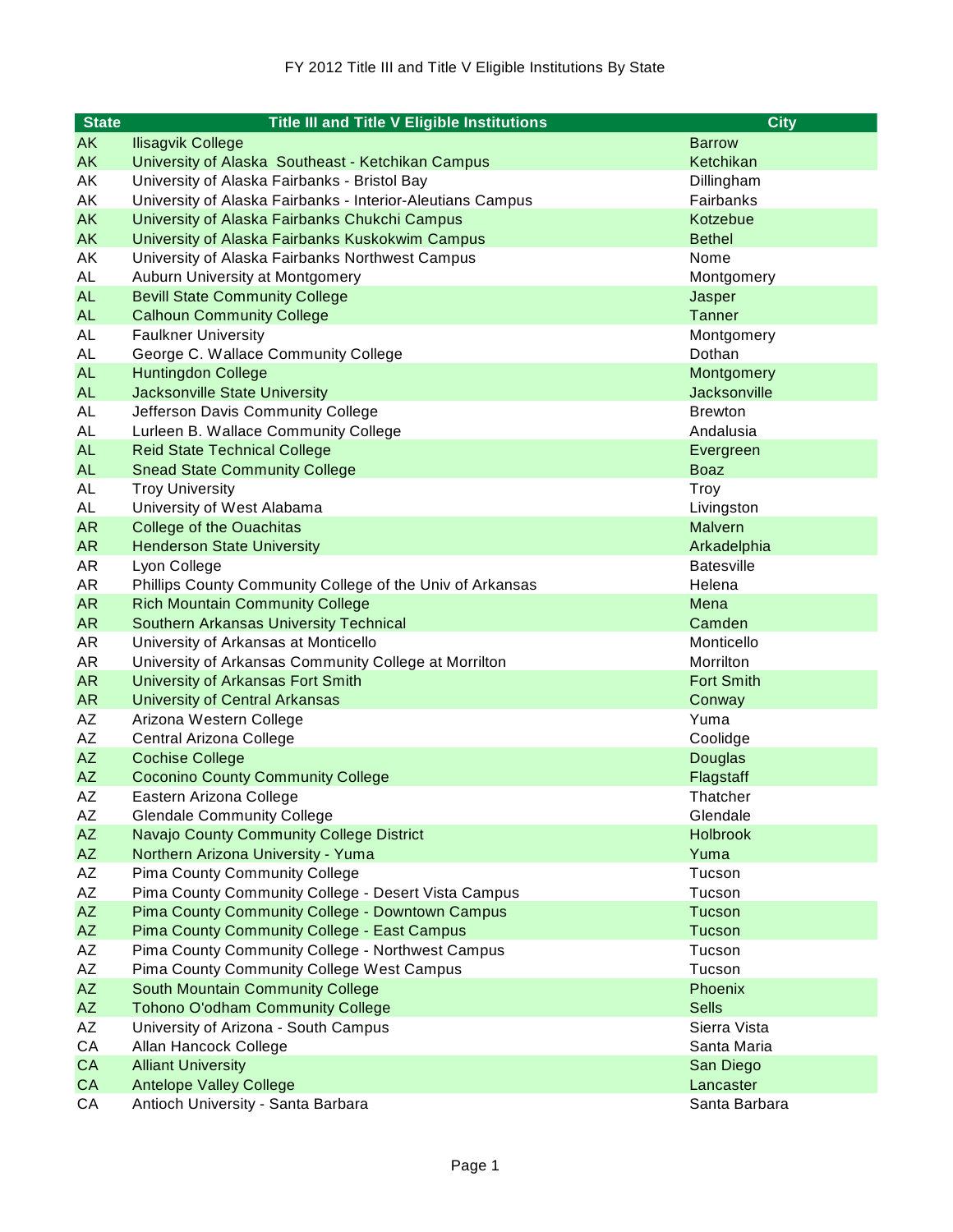| <b>State</b> | <b>Title III and Title V Eligible Institutions</b>     | <b>City</b>          |
|--------------|--------------------------------------------------------|----------------------|
| СA           | <b>Bakersfield College</b>                             | <b>Bakersfield</b>   |
| <b>CA</b>    | <b>Berkeley City College</b>                           | <b>Berkeley</b>      |
| <b>CA</b>    | <b>Brandman University</b>                             | Irvine               |
| CA           | Cal State Polytechnic University, Pomona               | Pomona               |
| CA           | Cal State University - Fresno                          | Fresno               |
| <b>CA</b>    | Cal State University - Los Angeles                     | Los Angeles          |
| CA           | Cal State University Dominguez Hills                   | Carson               |
| CA           | Cal State University, Northridge                       | Northridge           |
| CA           | Cal State University, Stanislaus                       | Turlock              |
| CA           | <b>California Baptist University</b>                   | <b>Riverside</b>     |
| CA           | California Institute of Integral Studies               | San Francisco        |
| CA           | California State University, Channel Islands           | Camarillo            |
| CA           | California State University, Bakersfield               | <b>Bakersfield</b>   |
| <b>CA</b>    | California State University, East Bay                  | Hayward              |
| CA           | California State University, Fullerton                 | <b>Fullerton</b>     |
| CA           | California State University, Long Beach                | Long Beach           |
| CA           | California State University, Monterey Bay              | Seaside              |
| <b>CA</b>    | California State University, Sacramento                | Sacramento           |
| <b>CA</b>    | California State University, San Bernardino            | San Bernardino       |
| CA           | California State University, San Marcos                | San Marcos           |
| CA           | Canada College                                         | <b>Redwood City</b>  |
| <b>CA</b>    | <b>Cerritos College</b>                                | <b>Norwalk</b>       |
| <b>CA</b>    | <b>Chabot College</b>                                  | Hayward              |
| CA           | <b>Citrus Community College</b>                        | Glendora             |
| CA           | College of Alameda                                     | Alameda              |
| <b>CA</b>    | <b>College of the Sequoias</b>                         | Visalia              |
| <b>CA</b>    | <b>College of the Siskiyous</b>                        | Weed                 |
| CA<br>CA     | Columbia College                                       | Sonora<br>San Pablo  |
| CA           | Contra Costa College<br><b>Copper Mountain College</b> | <b>Joshua Tree</b>   |
| <b>CA</b>    | <b>Cosumnes River College</b>                          | Sacramento           |
| CA           | <b>Crafton Hills College</b>                           | Yucaipa              |
| CA           | Cuesta College                                         | San Luis Obispo      |
| CA           | Cuyamaca College                                       | El Cajon             |
| <b>CA</b>    | <b>Cypress College</b>                                 | <b>Cypress</b>       |
| CA           | De Anza Community College                              | Cupertino            |
| CA           | East Los Angeles College                               | <b>Monterey Park</b> |
| CA           | El Camino College                                      | <b>Torrance</b>      |
| <b>CA</b>    | <b>Evergreen Valley College</b>                        | San Jose             |
| CA           | Fresno City College                                    | Fresno               |
| CA           | <b>Fresno Pacific University</b>                       | Fresno               |
| <b>CA</b>    | <b>Gavilan College</b>                                 | Gilroy               |
| <b>CA</b>    | <b>Glendale Community College</b>                      | Glendale             |
| CA           | Golden West College                                    | Huntington Beach     |
| CA           | <b>Hartnell Community College</b>                      | <b>Salinas</b>       |
| CA           | <b>Holy Names College</b>                              | Oakland              |
| CA           | <b>Humboldt State University</b>                       | Arcata               |
| CA           | <b>Imperial Valley College</b>                         | Imperial             |
| CA           | La Sierra University                                   | Riverside            |
| <b>CA</b>    | <b>Laney College</b>                                   | Oakland              |
| <b>CA</b>    | Lassen College                                         | Susanville           |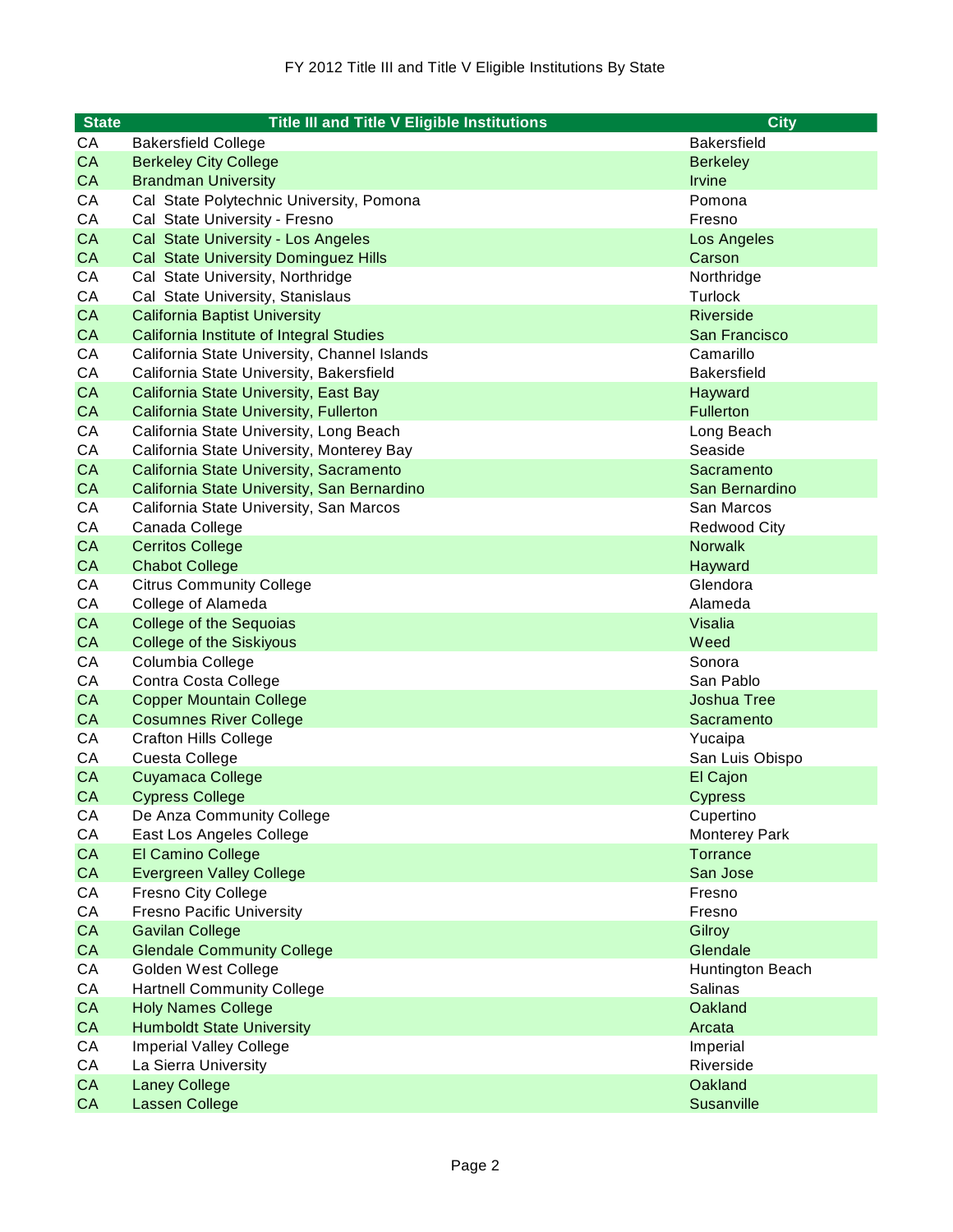| <b>State</b> | <b>Title III and Title V Eligible Institutions</b> | <b>City</b>                |
|--------------|----------------------------------------------------|----------------------------|
| СA           | Long Beach City College                            | Long Beach                 |
| CA           | Los Angeles City College                           | Los Angeles                |
| <b>CA</b>    | Los Angeles Harbor College                         | Wilmington                 |
| <b>CA</b>    | Los Angeles Mission College                        | Sylmar                     |
| CA           | Los Angeles Pierce College                         | <b>Woodland Hills</b>      |
| CA           | Los Angeles Southwest College                      | Los Angeles                |
| CA           | Los Angeles Valley College                         | Van Nuys                   |
| <b>CA</b>    | <b>Marymount College</b>                           | <b>Rancho Palos Verdes</b> |
| CA           | Mendocino College                                  | Ukiah                      |
| CA           | <b>Merced College</b>                              | Merced                     |
| <b>CA</b>    | <b>Merritt College</b>                             | Oakland                    |
| <b>CA</b>    | <b>Modesto Junior College</b>                      | Modesto                    |
| CA           | Mount Saint Mary's College                         | Los Angeles                |
| CA           | Mount San Antonio College                          | Walnut                     |
| <b>CA</b>    | Mount San Jacinto College                          | San Jacinto                |
| <b>CA</b>    | Notre Dame de Namur University                     | <b>Belmont</b>             |
| CA           | Orange Coast College                               | Costa Mesa                 |
| CA           | <b>Oxnard College</b>                              | Oxnard                     |
| <b>CA</b>    | <b>Pacific Oaks College</b>                        | Pasadena                   |
| <b>CA</b>    | <b>Palomar College</b>                             | <b>San Marcos</b>          |
| CA           | Pasadena City College                              | Pasadena                   |
| CA           | Porterville College                                | Porterville                |
| <b>CA</b>    | <b>Reedley College</b>                             | Reedley                    |
| <b>CA</b>    | <b>Rio Hondo Community College</b>                 | Whittier                   |
| CA           | <b>Riverside City College</b>                      | Riverside                  |
| CA           | Riverside Community College/Moreno Valley Campus   | Moreno Valley              |
| <b>CA</b>    | <b>Riverside Community College/Norco Campus</b>    | <b>Norco</b>               |
| <b>CA</b>    | San Diego Mesa College                             | San Diego                  |
| CA           | San Diego State University                         | San Diego                  |
| CA           | San Diego State University IVC                     | Calexico                   |
| <b>CA</b>    | <b>San Francisco State University</b>              | San Francisco              |
| <b>CA</b>    | San Joaquin Delta College                          | <b>Stockton</b>            |
| CA           | San Jose State University                          | San Jose                   |
| CA           | Santa Ana College                                  | Santa Ana                  |
| <b>CA</b>    | Santa Monica College                               | Santa Monica               |
| <b>CA</b>    | Santiago Canyon College                            | Orange                     |
| CA           | Solano Community College                           | Fairfield                  |
| CA           | Southwestern College                               | Chula Vista                |
| CA           | <b>Taft College</b>                                | <b>Taft</b>                |
| <b>CA</b>    | University of California, Riverside                | Riverside                  |
| CA           | University of La Verne                             | La Verne                   |
| CA           | Ventura College                                    | Ventura                    |
| <b>CA</b>    | <b>Victor Valley Community College</b>             | Victorville                |
| <b>CA</b>    | West Hills College Coalinga                        | Coalinga                   |
| CA           | West Hills College Lemoore                         | Lemoore                    |
| CA           | West Valley College                                | Saratoga                   |
| CA           | <b>Woodland Community College</b>                  | Woodland                   |
| CA           | <b>Yuba College</b>                                | Marysville                 |
| CO           | <b>Adams State College</b>                         | Alamosa                    |
| CO           | Aims Community College                             | Greeley                    |
| CO           | <b>Colorado Mountain College</b>                   | <b>Glenwood Springs</b>    |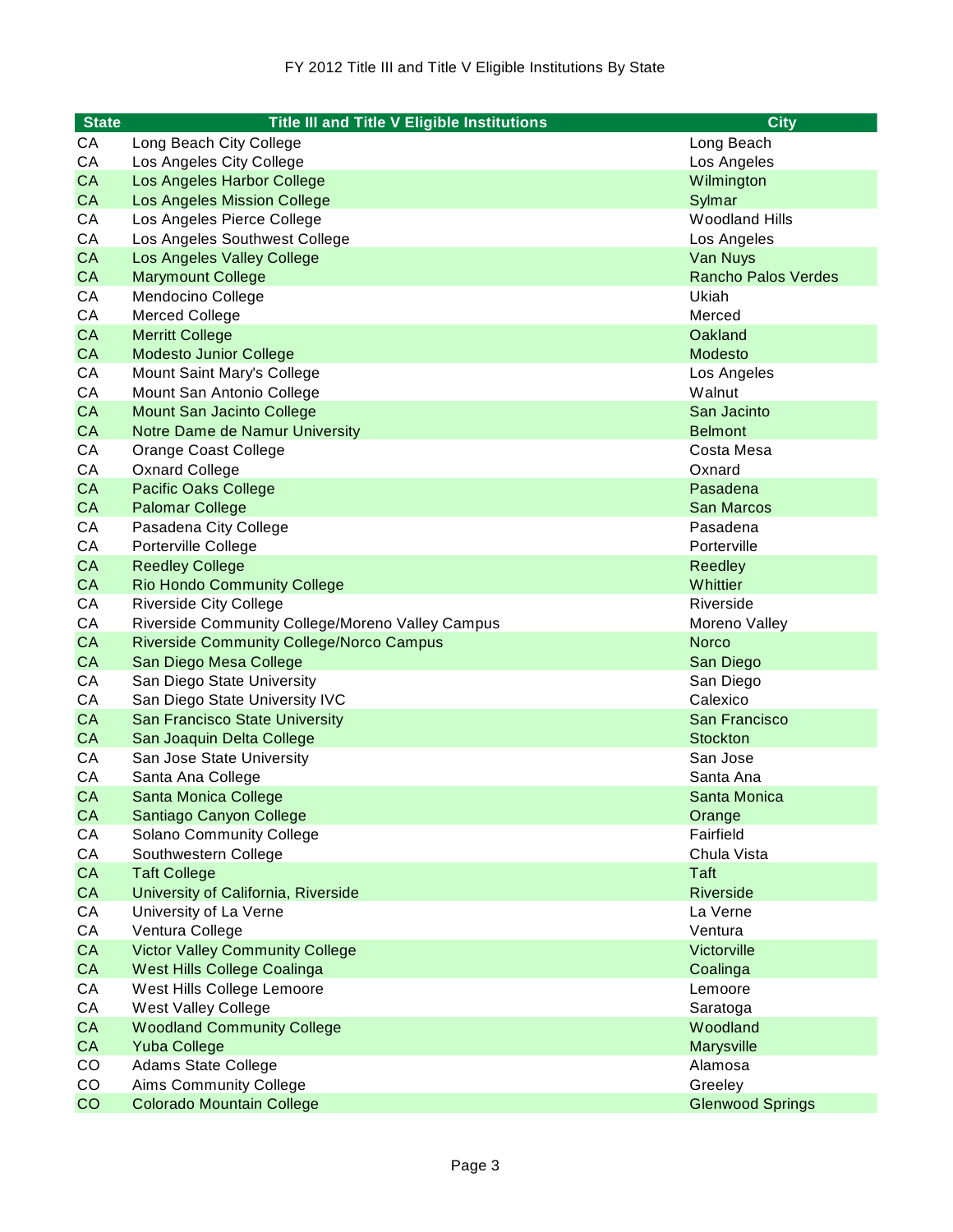| <b>State</b> | <b>Title III and Title V Eligible Institutions</b>    | <b>City</b>             |
|--------------|-------------------------------------------------------|-------------------------|
| CO           | Colorado State University - Pueblo                    | Pueblo                  |
| CO           | Front Range Community College                         | Westminster             |
| CO           | Naropa University                                     | <b>Boulder</b>          |
| CO           | Northeastern Junior College                           | <b>Sterling</b>         |
| CO           | <b>Otero Junior College</b>                           | La Junta                |
| CO           | <b>Pikes Peak Community College</b>                   | Colorado Springs        |
| CO           | <b>Pueblo Community College</b>                       | Pueblo                  |
| CO           | <b>Trinidad State Junior College</b>                  | <b>Trinidad</b>         |
| CO           | University of Colorado at Colorado Springs            | <b>Colorado Springs</b> |
| CT           | <b>Capital Community College</b>                      | Hartford                |
| <b>CT</b>    | Goodwin College                                       | <b>East Hartford</b>    |
| <b>CT</b>    | <b>Housatonic Community College</b>                   | <b>Bridgeport</b>       |
| <b>CT</b>    | <b>Norwalk Community Technical College</b>            | <b>Norwalk</b>          |
| CT           | Saint Joseph College                                  | West Hartford           |
| <b>CT</b>    | Southern Connecticut State University                 | New Haven               |
| <b>CT</b>    | <b>University of Bridgeport</b>                       | <b>Bridgeport</b>       |
| <b>DE</b>    | Delaware Technical & Community College - Owens Campus | Georgetown              |
| DE           | Wesley College                                        | Dover                   |
| <b>FL</b>    | <b>Barry University</b>                               | Miami Shores            |
| <b>FL</b>    | <b>Brevard Community College</b>                      | Cocoa                   |
| <b>FL</b>    | <b>Broward Community College</b>                      | <b>Fort Lauderdale</b>  |
| FL           | <b>Broward Community College - Central Campus</b>     | Davie                   |
| <b>FL</b>    | <b>Broward Community College - North Campus</b>       | <b>Coconut Creek</b>    |
| <b>FL</b>    | <b>Broward Community College - South Campus</b>       | <b>Pembroke Pines</b>   |
| <b>FL</b>    | Carlos Albizu University - Miami Campus               | Miami                   |
| FL           | Daytona State College                                 | Daytona Beach           |
| FL           | Florida International University                      | Miami                   |
| <b>FL</b>    | <b>Gulf Coast State College</b>                       | Panama City             |
| <b>FL</b>    | <b>Hillsborough Community College</b>                 | Tampa                   |
| <b>FL</b>    | Hillsborough Community College - Brandon Campus       | <b>Brandon</b>          |
| <b>FL</b>    | Hillsborough Community College - South Shore Campus   | Ruskin                  |
| <b>FL</b>    | Hillsborough Community College - Dale Mabry Campus    | Tampa                   |
| <b>FL</b>    | Hillsborough Community College - Plant City Campus    | <b>Plant City</b>       |
| FL           | Hillsborough Community College - Ybor Campus          | Tampa                   |
| FL           | <b>Hodges University</b>                              | Naples                  |
| <b>FL</b>    | <b>Indian River State College</b>                     | <b>Fort Pierce</b>      |
| <b>FL</b>    | Miami Dade College - District                         | Miami                   |
| FL.          | Miami Dade College - Hialeah Campus                   | Hialeah                 |
| FL.          | Miami Dade College - Homestead Campus                 | Homestead               |
| <b>FL</b>    | Miami Dade College - InterAmerican Campus             | Miami                   |
| <b>FL</b>    | Miami Dade College - Kendall Campus                   | Miami                   |
| FL.          | Miami Dade College - Medical Center Campus            | Miami                   |
| FL.          | Miami Dade College - North Campus                     | Miami                   |
| <b>FL</b>    | Miami Dade College - Wolfson Campus                   | Miami                   |
| <b>FL</b>    | <b>North Florida Community College</b>                | Madison                 |
| FL           | Nova Southeastern University                          | Fort Lauderdale         |
| FL.          | Palm Beach State College                              | Lake Worth              |
| <b>FL</b>    | Pasco - Hernando Community College                    | <b>New Port Richey</b>  |
| FL.          | Saint Petersburg College                              | St Petersburg           |
| <b>FL</b>    | <b>Saint Thomas University</b>                        | Miami Gardens           |
| FL.          | Seminole State College of Florida                     | Sanford                 |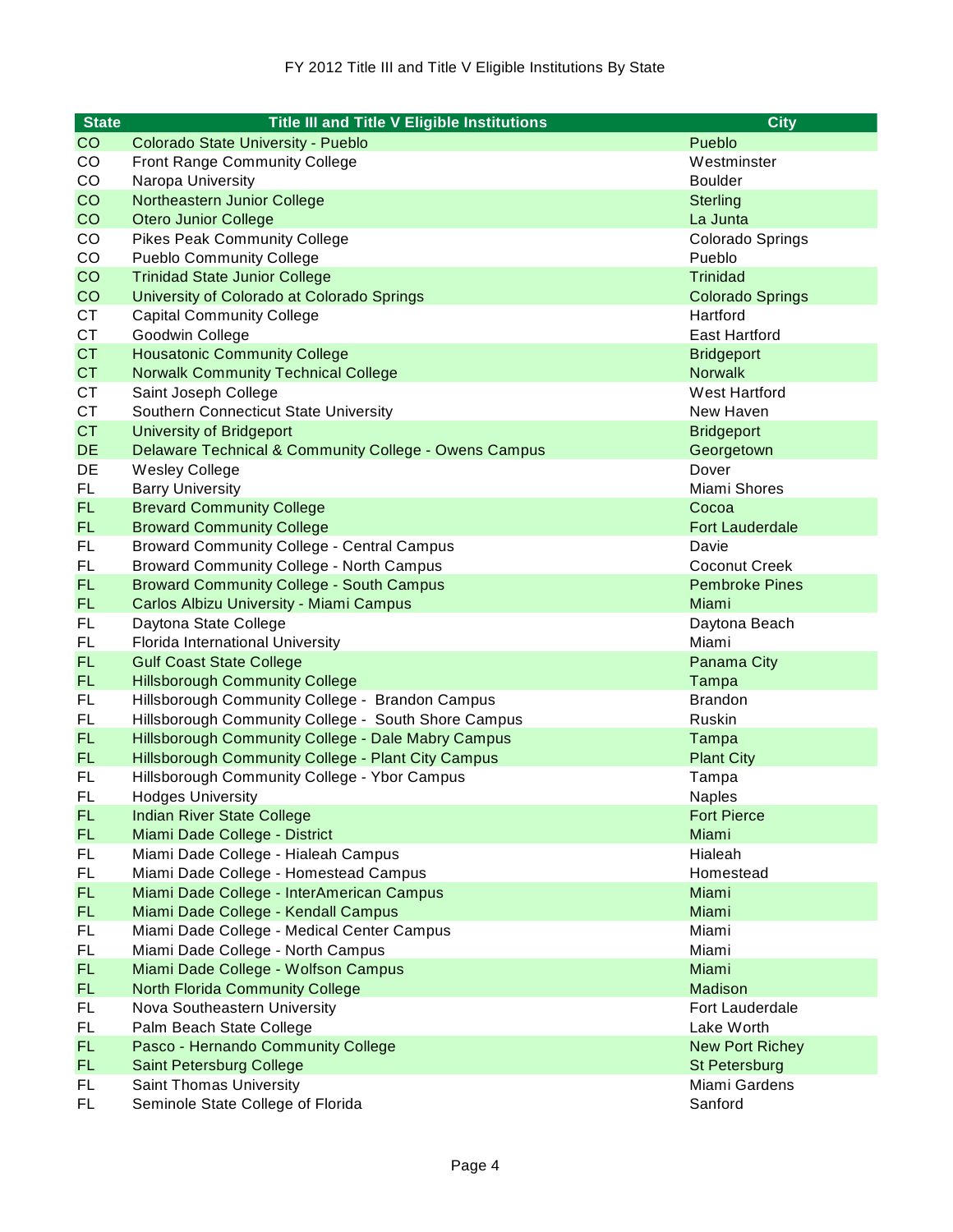| <b>State</b> | <b>Title III and Title V Eligible Institutions</b>      | <b>City</b>          |
|--------------|---------------------------------------------------------|----------------------|
| FL           | St. Johns River State College                           | Palatka              |
| FL           | <b>Tallahassee Community College</b>                    | <b>Tallahassee</b>   |
| FL           | Universidad del Este - Orlando Campus                   | Orlando              |
| FL           | Universidad del Este - South Florida Center             | Condado de Broward   |
| FL           | Universidad Del Turabo - South Florida Center           | Condado de Broward   |
| <b>FL</b>    | Universidad Del Turabo - Orlando Center                 | Orlando              |
| FL           | Universidad Metropolitana - Orlando Metropolitan Center | Orlando              |
| <b>FL</b>    | Universidad Metropolitana - South Florida Center        | Condado de Broward   |
| <b>FL</b>    | Universidad Politecnica de Puerto Rico - Orlando        | Orlando              |
| <b>FL</b>    | University of West Florida (The)                        | Pensacola            |
| FL           | Valencia College                                        | Orlando              |
| FL           | Valencia College - East Campus                          | Orlando              |
| FL           | Valencia College - Osceola Campus                       | Kissimmee            |
| <b>FM</b>    | College of Micronesia - Federated States of Micronesia  | Pohnpei              |
| GA           | <b>Albany Technical College</b>                         | Albany               |
| GA           | Altamaha Technical College                              | Jesup                |
| <b>GA</b>    | <b>Athens Technical College</b>                         | Athens               |
| <b>GA</b>    | Atlanta Metropolitan College                            | Atlanta              |
| GA           | <b>Atlanta Technical College</b>                        | Atlanta              |
| GA           | <b>Augusta State University</b>                         | Augusta              |
| <b>GA</b>    | <b>Central Georgia Technical College</b>                | Macon                |
| <b>GA</b>    | <b>Clayton State University</b>                         | <b>Morrow</b>        |
| GA           | College of Coastal Georgia                              | <b>Brunswick</b>     |
| GA           | <b>Columbus State University</b>                        | Columbus             |
| <b>GA</b>    | <b>Columbus Technical College</b>                       | Columbus             |
| <b>GA</b>    | Georgia Perimeter College                               | Decatur              |
| GA           | Georgia Piedmont Technical College                      | Clarkston            |
| GА           | Georgia Southern University                             | Statesboro           |
| <b>GA</b>    | Georgia Southwestern State University                   | Americus             |
| <b>GA</b>    | Georgia State University                                | Atlanta              |
| GA           | <b>Gwinnett Technical College</b>                       | Lawrenceville        |
| GA           | Middle Georgia Technical College                        | <b>Warner Robins</b> |
| <b>GA</b>    | <b>Moultrie Area Technical College</b>                  | <b>Moultrie</b>      |
| <b>GA</b>    | Oconee Fall Line Technical College                      | Sandersville         |
| GA           | Ogeechee Technical College                              | Statesboro           |
| GA           | Okefenokee Technical College                            | Waycross             |
| <b>GA</b>    | <b>Savannah Technical College</b>                       | Savannah             |
| GA           | South Georgia Technical College                         | <b>Americus</b>      |
| GA           | Southeastern Technical College                          | Vidalia              |
| GA           | University of West Georgia                              | Carrollton           |
| GA           | <b>Valdosta State University</b>                        | Valdosta             |
| GA           | Wesleyan College                                        | Macon                |
| GA           | West Georgia Technical College                          | Waco                 |
| GA           | Wiregrass Georgia Technical College                     | Valdosta             |
| GU           | <b>Guam Community College</b>                           | Barrigada            |
| GU           | <b>Pacific Islands University</b>                       | Mangilao             |
| GU           | University of Guam                                      | Mangilao             |
| HI           | Chaminade University of Honolulu                        | Honolulu             |
| HI           | <b>Hawaii Community College</b>                         | Hilo                 |
| HI           | <b>Kapiolani Community College</b>                      | Honolulu             |
| HI           | Kauai Community College                                 | Lihue                |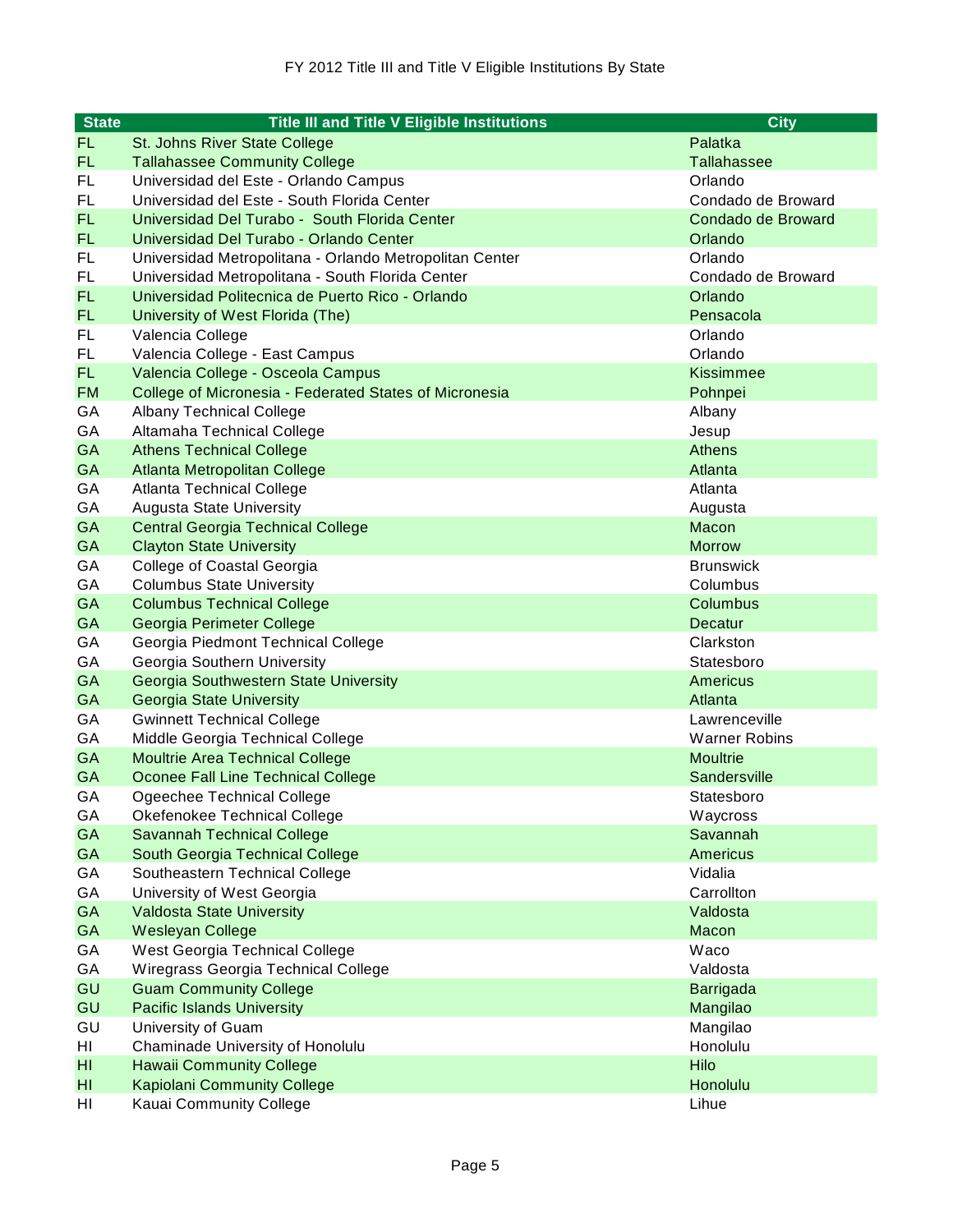| <b>State</b> | <b>Title III and Title V Eligible Institutions</b>                    | <b>City</b>            |
|--------------|-----------------------------------------------------------------------|------------------------|
| HI           | <b>Leeward Community College</b>                                      | <b>Pearl City</b>      |
| HI           | <b>Maui Community College</b>                                         | Kahului                |
| HI           | University of Hawaii - West Oahu                                      | <b>Pearl City</b>      |
| HI           | University of Hawaii at Hilo                                          | Hilo                   |
| HI           | University of Hawaii at Manoa                                         | Honolulu               |
| HI           | <b>Windward Community College</b>                                     | Kaneohe                |
| IA           | <b>Eastern Iowa Community College</b>                                 | Davenport              |
| ΙA           | <b>Ellsworth Community College</b>                                    | Iowa Falls             |
| IA           | <b>Graceland University</b>                                           | Lamoni                 |
| IA           | <b>Grand View University</b>                                          | Des Moines             |
| IA           | <b>Hawkeye Community College</b>                                      | Waterloo               |
| IA           | Iowa Lakes Community College                                          | Estherville            |
| IA           | <b>Kirkwood Community College</b>                                     | Cedar Rapids           |
| IA           | <b>Marshalltown Community College</b>                                 | Marshalltown           |
| IA           | North Iowa Area Community College                                     | <b>Mason City</b>      |
| IA           | Northeast Iowa Community College                                      | Calmar                 |
| IA           | Northwest Iowa Community College                                      | Sheldon                |
| IA           | <b>Southeastern Community College</b>                                 | <b>West Burlington</b> |
| IA           | <b>Southwestern Community College</b>                                 | Creston                |
| IA           | Western Iowa Tech Community College                                   | Sioux City             |
| ID           | College of Southern Idaho                                             | <b>Twin Falls</b>      |
| ID           | <b>Idaho State University</b>                                         | Pocatello              |
| ID           | <b>Lewis-Clark State College</b>                                      | Lewiston               |
| ID           | North Idaho College                                                   | Coeur d'Alene          |
| ID           | Northwest Nazarene University                                         | Nampa                  |
| IL           | <b>Carl Sandburg College</b>                                          | Galesburg              |
| IL           | <b>Chicago State University</b>                                       | Chicago                |
| IL           | City Colleges of Chicago Harry S. Truman College                      | Chicago                |
| IL<br>IL     | City Colleges of Chicago Richard J. Daley College<br>Columbia College | Chicago<br>Chicago     |
| IL           | <b>Danville Area Community College</b>                                | <b>Danville</b>        |
| IL           | Dominican University                                                  | <b>River Forest</b>    |
| IL           | <b>Elgin Community College</b>                                        | Elgin                  |
| IL           | <b>Frontier Community College</b>                                     | Fairfield              |
| IL           | <b>Governors State University</b>                                     | <b>University Park</b> |
| IL           | Harold Washington College                                             | Chicago                |
| IL           | <b>Heartland Community College</b>                                    | Normal                 |
| IL           | <b>Illinois Central College</b>                                       | <b>East Peoria</b>     |
| IL           | <b>Illinois College</b>                                               | <b>Jacksonville</b>    |
| IL           | Kankakee Community College                                            | Kankakee               |
| IL           | Kennedy King College                                                  | Chicago                |
| IL           | <b>Lake Land College</b>                                              | Mattoon                |
| IL.          | <b>Lincoln Trail College</b>                                          | Robinson               |
| IL           | MacCormac College                                                     | Chicago                |
| IL           | Malcolm X College                                                     | Chicago                |
| IL           | <b>McHenry County College</b>                                         | <b>Crystal Lake</b>    |
| IL           | <b>Northeastern Illinois University</b>                               | Chicago                |
| IL           | Olive Harvey College                                                  | Chicago                |
| IL           | <b>Olney Central College</b>                                          | Olney                  |
| IL           | <b>Parkland College</b>                                               | Champaign              |
| IL           | <b>Prairie State College</b>                                          | <b>Chicago Heights</b> |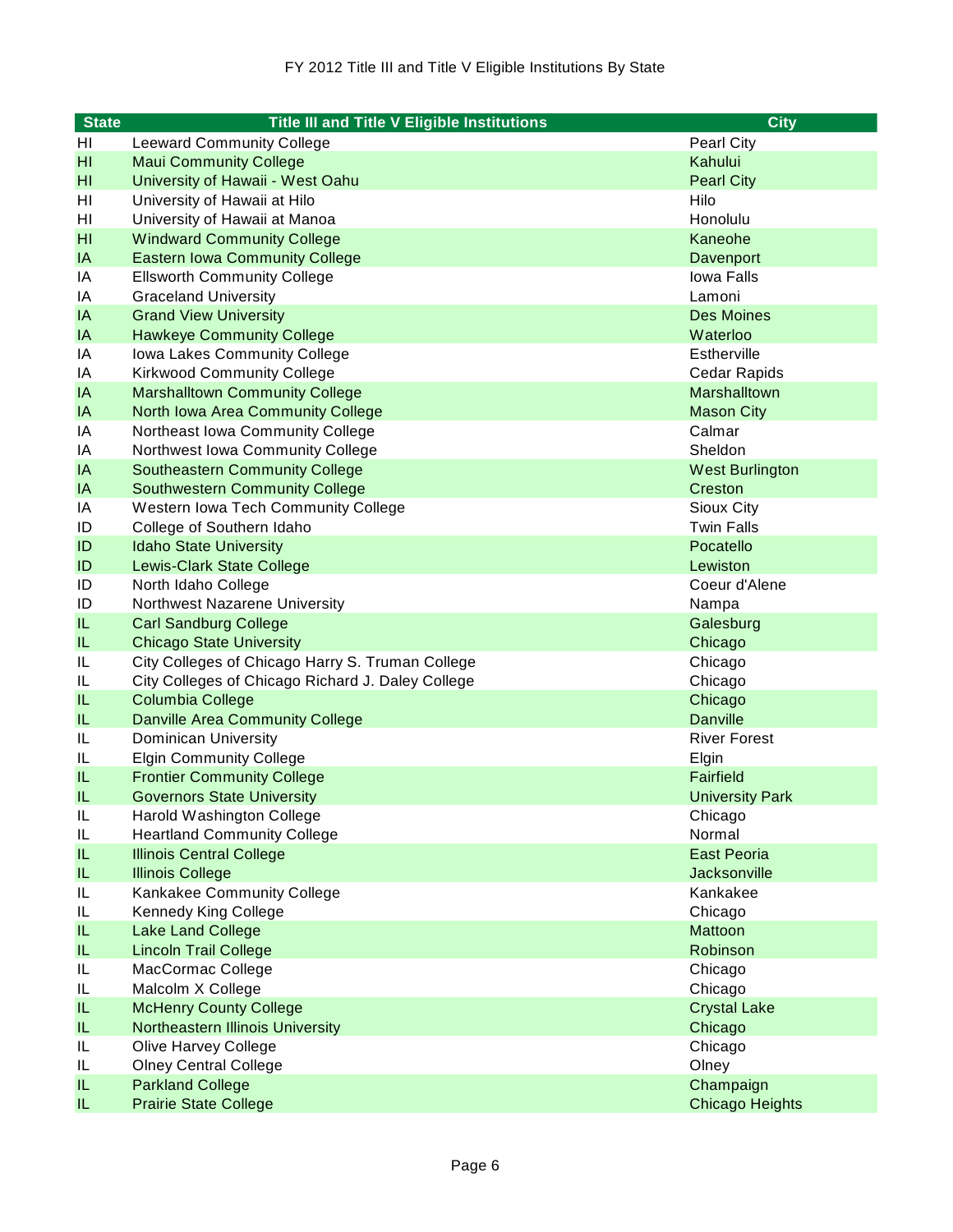| <b>State</b> | <b>Title III and Title V Eligible Institutions</b>       | <b>City</b>             |
|--------------|----------------------------------------------------------|-------------------------|
| IL           | <b>Quincy University</b>                                 | Quincy                  |
| IL           | Rend Lake College                                        | Ina                     |
| IL           | <b>Richland Community College</b>                        | <b>Decatur</b>          |
| IL           | <b>Rock Valley College</b>                               | Rockford                |
| IL           | <b>Roosevelt University</b>                              | Chicago                 |
| IL           | Saint Augustine College                                  | Chicago                 |
| IL           | <b>Sauk Valley Community College</b>                     | <b>Dixon</b>            |
| IL           | South Suburban College                                   | South Holland           |
| IL           | <b>Triton College</b>                                    | <b>River Grove</b>      |
| IL           | VanderCook College of Music                              | Chicago                 |
| IL.          | <b>Wabash Valley College</b>                             | Mt. Carmel              |
| IL.          | <b>Waubonsee Community College</b>                       | <b>Sugar Grove</b>      |
| IL           | <b>Western Illinois University</b>                       | Macomb                  |
| IL           | Wilbur Wright College                                    | Chicago                 |
| IL           | <b>William Rainey Harper College</b>                     | Palatine                |
| IN           | <b>Calumet College of Saint Joseph</b>                   | Whiting                 |
| IN           | Ivy Tech Community College Lafeyette, Region 4           | Lafayette               |
| IN           | Ivy Tech Community College of Indiana - Bloomington      | Bloomington             |
| IN           | Ivy Tech Community College of Indiana - Central Indiana  | Indianapolis            |
| IN           | Ivy Tech Community College of Indiana - Columbus         | <b>Columbus</b>         |
| IN           | Ivy Tech Community College of Indiana - East Central     | Muncie                  |
| IN           | Ivy Tech Community College of Indiana - Kokomo           | Kokomo                  |
| IN           | Ivy Tech Community College of Indiana - North Central    | South Bend              |
| IN           | Ivy Tech Community College of Indiana - Northeast        | Fort Wayne              |
| IN           | Ivy Tech Community College of Indiana - Northwest        | Gary                    |
| IN           | Ivy Tech Community College of Indiana - Richmond         | Richmond                |
| IN           | Ivy Tech Community College of Indiana - Southeast        | Madison                 |
| IN           | Ivy Tech Community College of Indiana - Southern Indiana | Sellersburg             |
| IN           | Ivy Tech Community College of Indiana - Southwest        | Evansville              |
| IN           | Ivy Tech Community College of Indiana - Wabash Valley    | <b>Terre Haute</b>      |
| IN           | <b>Purdue University - Calumet</b>                       | Hammond                 |
| IN           | Saint Joseph's College                                   | Rensselaer              |
| IN           | Saint Mary of the Woods College                          | Saint Mary of the Woods |
| ΚS           | Dodge City Community College                             | Dodge City              |
| KS           | <b>Donnelly College</b>                                  | <b>Kansas City</b>      |
| KS           | <b>Fort Hays State University</b>                        | Hays                    |
| KS           | Fort Scott Community College                             | <b>Fort Scott</b>       |
| KS           | <b>Garden City Community College</b>                     | Garden City             |
| <b>KS</b>    | <b>Haskell Indian Nations University</b>                 | Lawrence                |
| KS           | <b>Highland Community College</b>                        | Highland                |
| ΚS           | Independence Community College                           | Independence            |
| KS           | <b>McPherson College</b>                                 | McPherson               |
| <b>KS</b>    | MidAmerica Nazarene University                           | Olathe                  |
| <b>KS</b>    | <b>Northwest Kansas Technical College</b>                | Goodland                |
| KS           | <b>Ottawa University</b>                                 | Ottawa                  |
| KY           | <b>Berea College</b>                                     | Berea                   |
| KY           | <b>Big Sandy Community and Technical College</b>         | Prestonburg             |
| <b>KY</b>    | <b>Bluegrass Community and Technical College</b>         | Lexington               |
| KY           | <b>Bowling Green Technical College</b>                   | <b>Bowling Green</b>    |
| KY           | <b>Eastern Kentucky University</b>                       | Richmond                |
| <b>KY</b>    | <b>Elizabethtown Community College</b>                   | Elizabethtown           |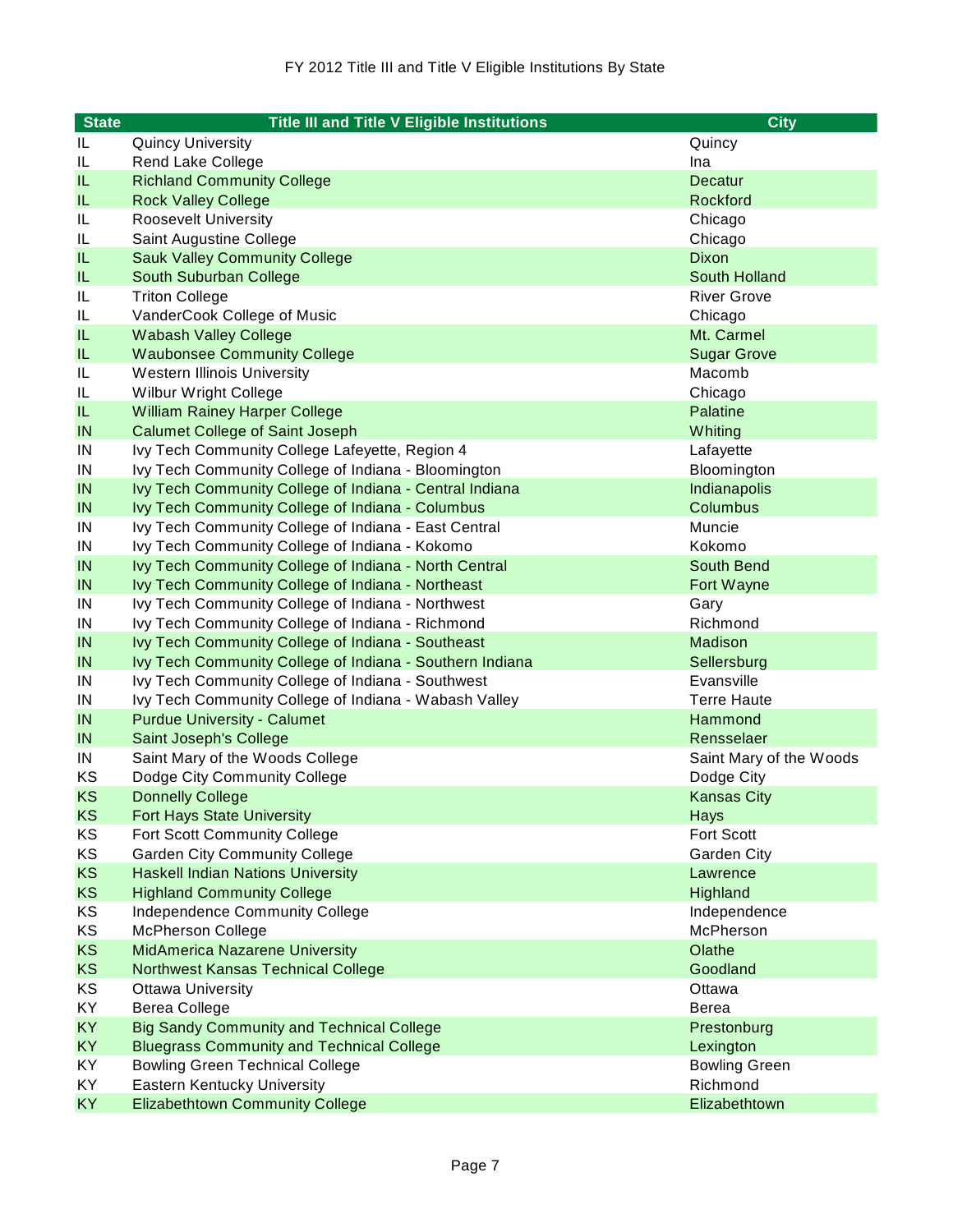| <b>State</b> | <b>Title III and Title V Eligible Institutions</b>                   | <b>City</b>            |
|--------------|----------------------------------------------------------------------|------------------------|
| KY.          | <b>Gateway Community and Technical College</b>                       | Florence               |
| KY           | <b>Hopkinsville Community College</b>                                | Hopkinsville           |
| KY.          | Jefferson Community College - Kentucky Community & Technical College | Louisville             |
| <b>KY</b>    | <b>Kentucky Christian University</b>                                 | Grayson                |
| <b>KY</b>    | Kentucky Mountain Bible College                                      | Vancleve               |
| KY           | Kentucky Wesleyan College                                            | Owensboro              |
| KY           | Morehead State University                                            | Morehead               |
| <b>KY</b>    | <b>Saint Catharine College</b>                                       | <b>Saint Catharine</b> |
| <b>KY</b>    | <b>Somerset Community College</b>                                    | Somerset               |
| KY           | <b>Spalding University</b>                                           | Louisville             |
| KY           | West Kentucky Community and Technical College                        | Paducah                |
| <b>KY</b>    | <b>Western Kentucky University</b>                                   | <b>Bowling Green</b>   |
| LA           | <b>Bossier Parish Community College</b>                              | <b>Bossier City</b>    |
| LA           | Elaine P. Nunez Community College                                    | Chalmette              |
| LA           | Louisiana Delta Community College                                    | Monroe                 |
| LA           | <b>McNeese State University</b>                                      | <b>Lake Charles</b>    |
| LA           | <b>Northwestern State University</b>                                 | <b>Natchitoches</b>    |
| LA           | <b>River Parishes Community College</b>                              | Sorrento               |
| LA           | Southeastern Louisiana University                                    | Hammond                |
| LA           | University of Louisiana at Monroe                                    | <b>Monroe</b>          |
| <b>MA</b>    | Anna Maria College                                                   | Paxton                 |
| МA           | <b>Bay Path College</b>                                              | Longmeadow             |
| МA           | Benjamin Franklin Institute of Technology                            | <b>Boston</b>          |
| <b>MA</b>    | <b>Boston Architectural College</b>                                  | <b>Boston</b>          |
| <b>MA</b>    | <b>Bunker Hill Community College</b>                                 | <b>Boston</b>          |
| МA           | <b>Cape Cod Community College</b>                                    | West Barnstable        |
| MA           | College of Our Lady of the Elms                                      | Chicopee               |
| <b>MA</b>    | <b>Fisher College</b>                                                | <b>Boston</b>          |
| <b>MA</b>    | <b>Greenfield Community College</b>                                  | Greenfield             |
| МA           | Lasell College                                                       | Newton                 |
| МA           | Massachusetts College of Liberal Arts                                | North Adams            |
| <b>MA</b>    | <b>Massasoit Community College</b>                                   | <b>Brockton</b>        |
| <b>MA</b>    | <b>North Shore Community College</b>                                 | <b>Danvers</b>         |
| MA           | Northern Essex Community College                                     | Haverhill              |
| МA           | Northern Essex Community College - Lawrence                          | Lawrence               |
| MA           | <b>Pine Manor College</b>                                            | <b>Chestnut Hill</b>   |
| <b>MA</b>    | <b>Quinsigamond Community College</b>                                | Worcester              |
| МA           | <b>Springfield Technical Community College</b>                       | Springfield            |
| МA           | <b>Westfield State University</b>                                    | Westfield              |
| <b>MD</b>    | <b>Baltimore City Community College</b>                              | <b>Baltimore</b>       |
| <b>MD</b>    | <b>College of Southern Maryland</b>                                  | La Plata               |
| MD           | <b>Montgomery College</b>                                            | Rockville              |
| MD           | <b>Prince George's Community College</b>                             | Largo                  |
| <b>MD</b>    | <b>Washington Adventist University</b>                               | <b>Takoma Park</b>     |
| <b>MD</b>    | <b>Wor-Wic Community College</b>                                     | Salisbury              |
| ME           | <b>Central Maine Community College</b>                               | Auburn                 |
| ME           | <b>Thomas College</b>                                                | Waterville             |
| <b>ME</b>    | <b>Unity College</b>                                                 | <b>Unity</b>           |
| <b>ME</b>    | <b>University of Maine - Augusta</b>                                 | Augusta                |
| МE           | University of Maine - Machias                                        | Machias                |
| ME           | University of Southern Maine                                         | Portland               |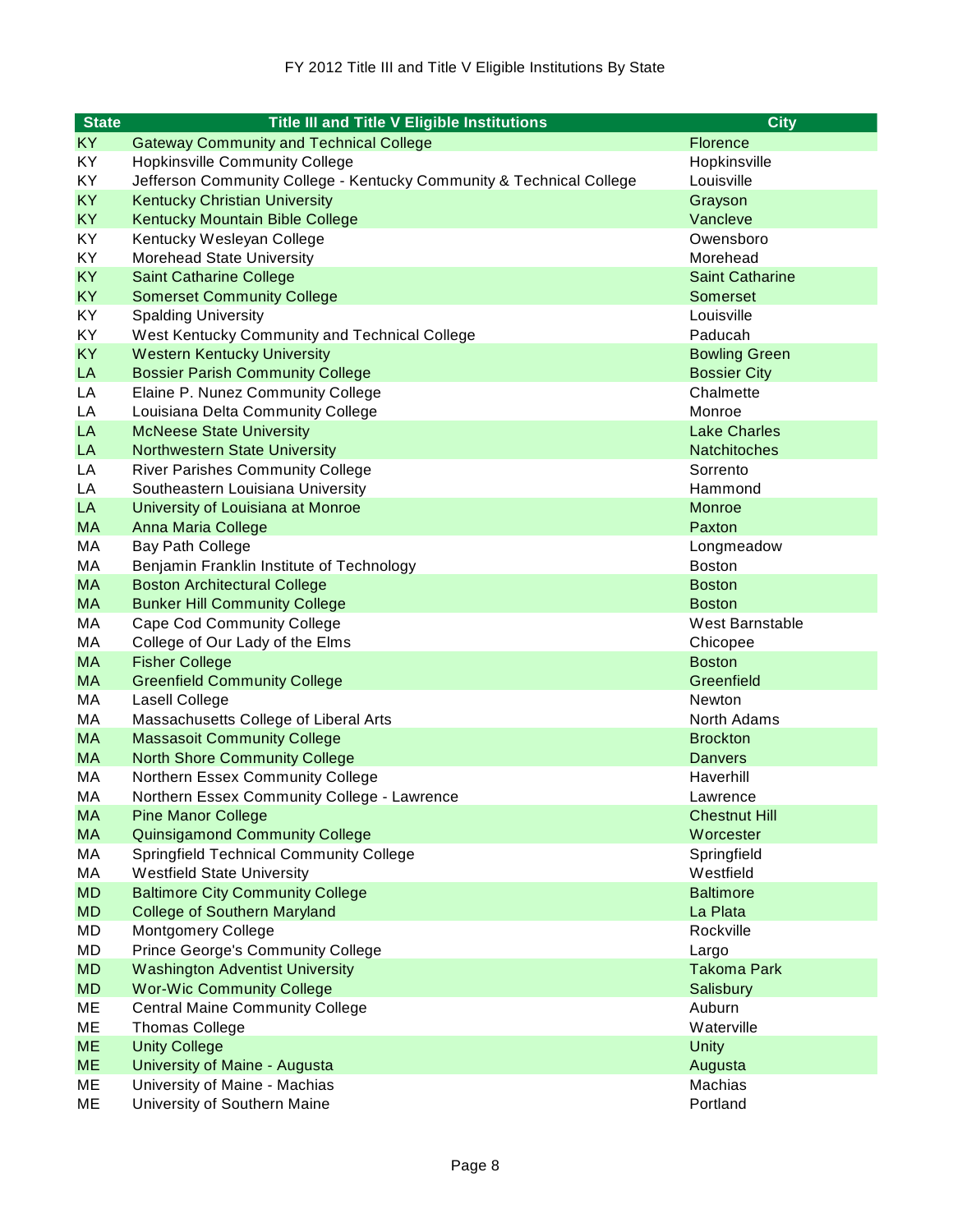| <b>State</b> | <b>Title III and Title V Eligible Institutions</b> | <b>City</b>            |
|--------------|----------------------------------------------------|------------------------|
| <b>ME</b>    | <b>York County Community College</b>               | Wells                  |
| MI           | <b>Bay Mills Community College</b>                 | <b>Brimley</b>         |
| MI           | <b>Charles Stewart Mott Community College</b>      | Flint                  |
| MI           | Eastern Michigan University                        | Ypsilanti              |
| MI           | <b>Finlandia University</b>                        | <b>Hancock</b>         |
| MI           | <b>Henry Ford Community College</b>                | Dearborn               |
| MI           | Kalamazoo Valley Community College                 | Kalamazoo              |
| MI           | Keweenaw Bay Ojibwa Community College              | Baraga                 |
| MI           | <b>Lake Superior State University</b>              | <b>Sault Ste Marie</b> |
| MI           | <b>Lansing Community College</b>                   | Lansing                |
| MI           | Marygrove College                                  | Detroit                |
| MI           | Mid Michigan Community College                     | Harrison               |
| MI           | North Central Michigan College                     | Petoskey               |
| MI           | Saginaw Chippewa Tribal College                    | <b>Mount Pleasant</b>  |
| MI           | Siena Heights University                           | Adrian                 |
| MI           | University of Detroit Mercy                        | Detroit                |
| MI           | <b>Wayne County Community College</b>              | <b>Detroit</b>         |
| <b>MN</b>    | <b>Anoka-Ramsey Community College</b>              | <b>Coon Rapids</b>     |
| <b>MN</b>    | <b>Central Lakes College</b>                       | <b>Brainerd</b>        |
| ΜN           | <b>Century Community and Technical College</b>     | <b>White Bear Lake</b> |
| <b>MN</b>    | <b>College of Visual Arts</b>                      | <b>St Paul</b>         |
| <b>MN</b>    | Fond du Lac Tribal & Community College             | Cloquet                |
| MN           | <b>Hamline University</b>                          | Saint Paul             |
| ΜN           | Lake Superior College                              | Duluth                 |
| <b>MN</b>    | <b>Leech Lake Tribal College</b>                   | <b>Cass Lake</b>       |
| <b>MN</b>    | <b>Minneapolis Community and Technical College</b> | Minneapolis            |
| ΜN           | North Hennepin Community College                   | <b>Brooklyn Park</b>   |
| ΜN           | <b>Riverland Community College</b>                 | Austin                 |
| <b>MN</b>    | <b>Saint Paul Technical College</b>                | <b>St Paul</b>         |
| <b>MN</b>    | <b>St Cloud Technical and Community College</b>    | <b>St Cloud</b>        |
| ΜN           | University of Minnesota - Morris                   | <b>Morris</b>          |
| ΜN           | University of Minnesota - Twin Cities              | Minneapolis            |
| <b>MN</b>    | <b>White Earth Tribal and Community College</b>    | Mahnomen               |
| <b>MO</b>    | <b>Metropolitan Community College</b>              | <b>Kansas City</b>     |
| <b>MO</b>    | Missouri Baptist College                           | <b>Saint Louis</b>     |
| <b>MO</b>    | Missouri State University                          | Springfield            |
| <b>MO</b>    | Missouri State University - West Plains            | <b>West Plains</b>     |
| <b>MO</b>    | <b>North Central Missouri College</b>              | <b>Trenton</b>         |
| <b>MO</b>    | Saint Louis Community College                      | Saint Louis            |
| MO           | University of Central Missouri                     | Warrensburg            |
| <b>MO</b>    | <b>Wentworth Military Academy</b>                  | Lexington              |
| <b>MP</b>    | <b>Northern Marianas College</b>                   | Saipan                 |
| МS           | <b>Hinds Community College</b>                     | Raymond                |
| MS           | <b>Holmes Community College</b>                    | Goodman                |
| <b>MS</b>    | <b>Jones County Junior College</b>                 | <b>Ellisville</b>      |
| <b>MS</b>    | <b>Meridian Community College</b>                  | Meridian               |
| МS           | Mississippi College                                | Clinton                |
| MS           | Mississippi University for Women                   | Columbus               |
| <b>MT</b>    | <b>Blackfeet Community College</b>                 | <b>Browning</b>        |
| <b>MT</b>    | <b>Dull Knife Memorial College</b>                 | <b>Lame Deer</b>       |
| МT           | <b>Flathead Valley Community College</b>           | Kalispell              |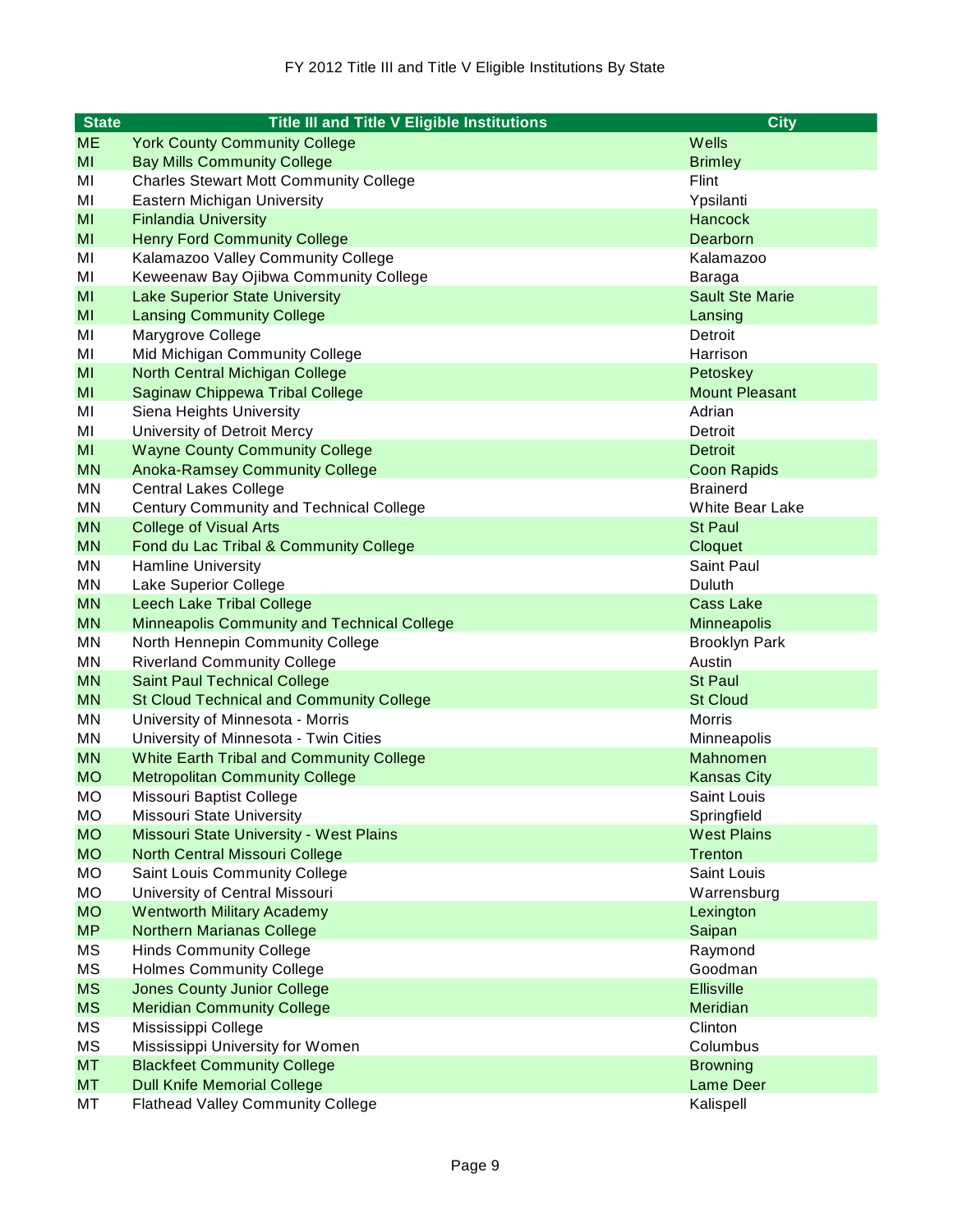| <b>State</b> | <b>Title III and Title V Eligible Institutions</b> | <b>City</b>           |
|--------------|----------------------------------------------------|-----------------------|
| МT           | Fort Belknap College                               | Harlem                |
| <b>MT</b>    | <b>Fort Peck Community College</b>                 | Poplar                |
| <b>MT</b>    | Little Big Horn College                            | <b>Crow Agency</b>    |
| МT           | Montana State University - Billings                | <b>Billings</b>       |
| МT           | Montana State University - Bozeman                 | Bozeman               |
| <b>MT</b>    | <b>Stone Child College</b>                         | <b>Box Elder</b>      |
| <b>MT</b>    | <b>University of Great Falls</b>                   | <b>Great Falls</b>    |
| МT           | Western Montana College                            | Dillon                |
| <b>NC</b>    | Asheville Buncombe Technical Community College     | Asheville             |
| <b>NC</b>    | <b>Beaufort County Community College</b>           | Washington            |
| <b>NC</b>    | <b>Brevard College</b>                             | <b>Brevard</b>        |
| <b>NC</b>    | <b>Cabarrus College of Health Sciences</b>         | Concord               |
| <b>NC</b>    | <b>Central Carolina Community College</b>          | Sanford               |
| <b>NC</b>    | <b>Central Piedmont Community College</b>          | Charlotte             |
| <b>NC</b>    | <b>Davidson County Community College</b>           | Lexington             |
| <b>NC</b>    | <b>East Carolina University</b>                    | Greenville            |
| <b>NC</b>    | <b>Edgecombe Community College</b>                 | Tarboro               |
| <b>NC</b>    | <b>Fayetteville Technical Community College</b>    | Fayetteville          |
| <b>NC</b>    | <b>Forsyth Technical Community College</b>         | Winston-Salem         |
| <b>NC</b>    | Greensboro College                                 | Greensboro            |
| <b>NC</b>    | <b>Guilford Technical Community College</b>        | Jamestown             |
| <b>NC</b>    | <b>Halifax Community College</b>                   | Weldon                |
| <b>NC</b>    | <b>James Sprunt Community College</b>              | Kenansville           |
| <b>NC</b>    | <b>Lenoir Community College</b>                    | Kinston               |
| <b>NC</b>    | Mars Hill College                                  | Mars Hill             |
| <b>NC</b>    | <b>Martin Community College</b>                    | Williamston           |
| <b>NC</b>    | <b>Mid-Atlantic Christian University</b>           | <b>Elizabeth City</b> |
| <b>NC</b>    | <b>Randolph Community College</b>                  | Asheboro              |
| <b>NC</b>    | <b>Robeson Community College</b>                   | Lumberton             |
| <b>NC</b>    | <b>Stanly Community College</b>                    | Albemarle             |
| <b>NC</b>    | <b>Tri-County Community College</b>                | <b>Murphy</b>         |
| <b>NC</b>    | University of North Carolina - Greensboro          | Greensboro            |
| <b>NC</b>    | University of North Carolina - Pembroke            | Pembroke              |
| <b>NC</b>    | <b>Wake Technical Community College</b>            | Raleigh               |
| <b>NC</b>    | <b>Wilkes Community College</b>                    | Wilkesboro            |
| <b>NC</b>    | <b>Wilson Community College</b>                    | Wilson                |
| <b>ND</b>    | Cankdeska Cikana (Little Hoop) Community College   | <b>Fort Totten</b>    |
| <b>ND</b>    | <b>Dickinson State University</b>                  | <b>Dickinson</b>      |
| <b>ND</b>    | <b>Fort Berthold Community College</b>             | <b>New Town</b>       |
| <b>ND</b>    | Lake Region State College                          | Devils Lake           |
| ND.          | <b>Mayville State University</b>                   | Mayville              |
| <b>ND</b>    | North Dakota State College of Science              | Wahpeton              |
| <b>ND</b>    | <b>Sitting Bull College</b>                        | <b>Fort Yates</b>     |
| ND.          | <b>Turtle Mountain Community College</b>           | <b>Belcourt</b>       |
| <b>ND</b>    | United Tribes Technical College                    | <b>Bismarck</b>       |
| <b>ND</b>    | <b>Williston State College</b>                     | Williston             |
| <b>NE</b>    | <b>Little Priest Tribal College</b>                | Winnebago             |
| <b>NE</b>    | Nebraska Indian Community College                  | Macy                  |
| <b>NE</b>    | Northeast Community College                        | Norfolk               |
| <b>NE</b>    | <b>Western Nebraska Community College</b>          | Scottsbluff           |
| <b>NJ</b>    | <b>Atlantic Community College</b>                  | <b>Mays Landing</b>   |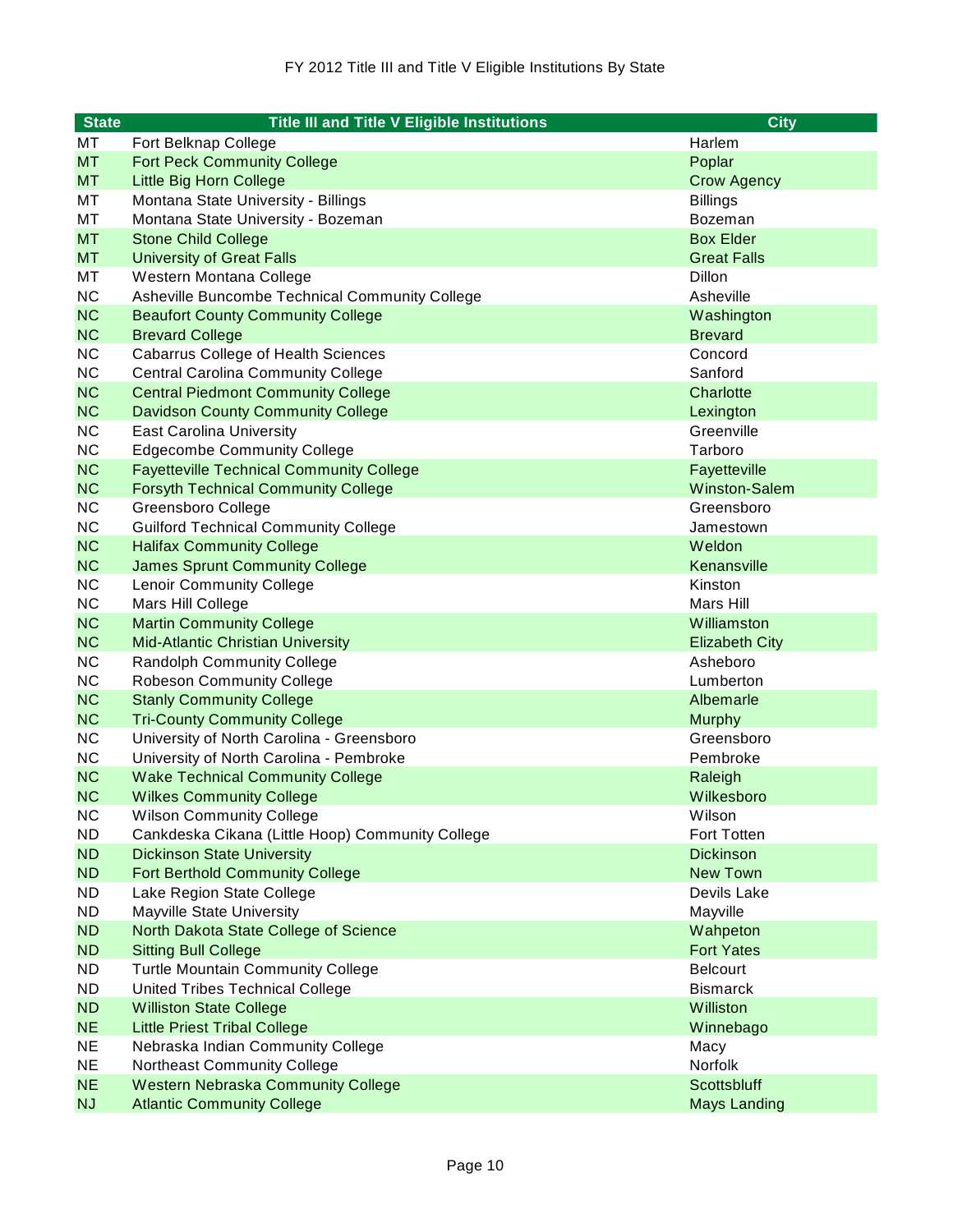| <b>State</b> | <b>Title III and Title V Eligible Institutions</b>                   | <b>City</b>         |
|--------------|----------------------------------------------------------------------|---------------------|
| ΝJ           | <b>Bergen Community College</b>                                      | Paramus             |
| <b>NJ</b>    | <b>Bloomfield College</b>                                            | <b>Bloomfield</b>   |
| <b>NJ</b>    | <b>Burlington County College - Pemberton Campus</b>                  | Pemberton           |
| <b>NJ</b>    | <b>Caldwell College</b>                                              | Caldwell            |
| <b>NJ</b>    | <b>Camden County College</b>                                         | <b>Blackwood</b>    |
| <b>NJ</b>    | College of Saint Elizabeth                                           | Morristown          |
| <b>NJ</b>    | <b>Essex County College</b>                                          | <b>Newark</b>       |
| <b>NJ</b>    | <b>Georgian Court University</b>                                     | Lakewood            |
| <b>NJ</b>    | <b>Hudson County Community College</b>                               | Jersey City         |
| <b>NJ</b>    | <b>Kean University</b>                                               | Union               |
| <b>NJ</b>    | <b>Mercer County Community College</b>                               | Trenton             |
| <b>NJ</b>    | <b>Middlesex County College</b>                                      | Edison              |
| <b>NJ</b>    | New Jersey City University                                           | Jersey City         |
| <b>NJ</b>    | Ocean County College                                                 | <b>Toms River</b>   |
| <b>NJ</b>    | <b>Passaic County Community College</b>                              | Paterson            |
| <b>NJ</b>    | Rutgers, the State University of New Jersey                          | Piscataway          |
| <b>NJ</b>    | Saint Peter's College                                                | Jersey City         |
| <b>NJ</b>    | <b>Union County College</b>                                          | Cranford            |
| <b>NM</b>    | <b>Central New Mexico Community College</b>                          | Albuquerque         |
| <b>NM</b>    | <b>Eastern New Mexico University - Roswell</b>                       | <b>Roswell</b>      |
| ΝM           | <b>Eastern New Mexico University</b>                                 | Portales            |
| <b>NM</b>    | Eastern New Mexico University - Ruidoso                              | Ruidoso             |
| <b>NM</b>    | Institute of American Indian & Alaska National Culture & Arts Design | Santa Fe            |
| <b>NM</b>    | <b>Luna Community College</b>                                        | Las Vegas           |
| <b>NM</b>    | <b>Mesalands Community College</b>                                   | Tucumcari           |
| ΝM           | Navajo Technical College                                             | Crownpoint          |
| <b>NM</b>    | <b>New Mexico Highlands University</b>                               | Las Vegas           |
| <b>NM</b>    | New Mexico Institute of Mining & Technology                          | Socorro             |
| <b>NM</b>    | New Mexico Junior College                                            | <b>Hobbs</b>        |
| ΝM           | New Mexico State Univ Dona Ana                                       | Las Cruces          |
| <b>NM</b>    | <b>New Mexico State University</b>                                   | Las Cruces          |
| <b>NM</b>    | New Mexico State University - Alamogordo                             | <b>Las Cruces</b>   |
| ΝM           | New Mexico State University - Grants                                 | Las Cruces          |
| ΝM           | New Mexico State University - Carlsbad                               | Las Cruces          |
| <b>NM</b>    | <b>Northern New Mexico Community College</b>                         | Espanola            |
| <b>NM</b>    | Southwestern Indian Polytechnic Institute                            | Albuquerque         |
| <b>NM</b>    | University of New Mexico                                             | Albuquerque         |
| <b>NM</b>    | University Of New Mexico - Gallup                                    | Gallup              |
| <b>NM</b>    | University Of New Mexico - Taos                                      | Ranchos de Taos     |
| <b>NM</b>    | University of New Mexico - Valencia Campus                           | Los Lunas           |
| <b>NV</b>    | Nevada State College                                                 | Henderson           |
| <b>NY</b>    | Adelphi University                                                   | <b>Garden City</b>  |
| <b>NY</b>    | <b>Boricua College</b>                                               | <b>New York</b>     |
| <b>NY</b>    | <b>Bramson ORT College</b>                                           | <b>Forest Hills</b> |
| NY           | <b>Broome Community College</b>                                      | Binghamton          |
| <b>NY</b>    | City College of New York - CUNY                                      | New York            |
| <b>NY</b>    | <b>College of Mount Saint Vincent</b>                                | <b>Bronx</b>        |
| <b>NY</b>    | Columbia - Greene Community College - SUNY                           | Hudson              |
| NY.          | <b>Corning Community College - SUNY</b>                              | Corning             |
| <b>NY</b>    | <b>CUNY Borough of Manhattan Community College</b>                   | New York            |
| <b>NY</b>    | <b>CUNY Hostos Community College</b>                                 | <b>Bronx</b>        |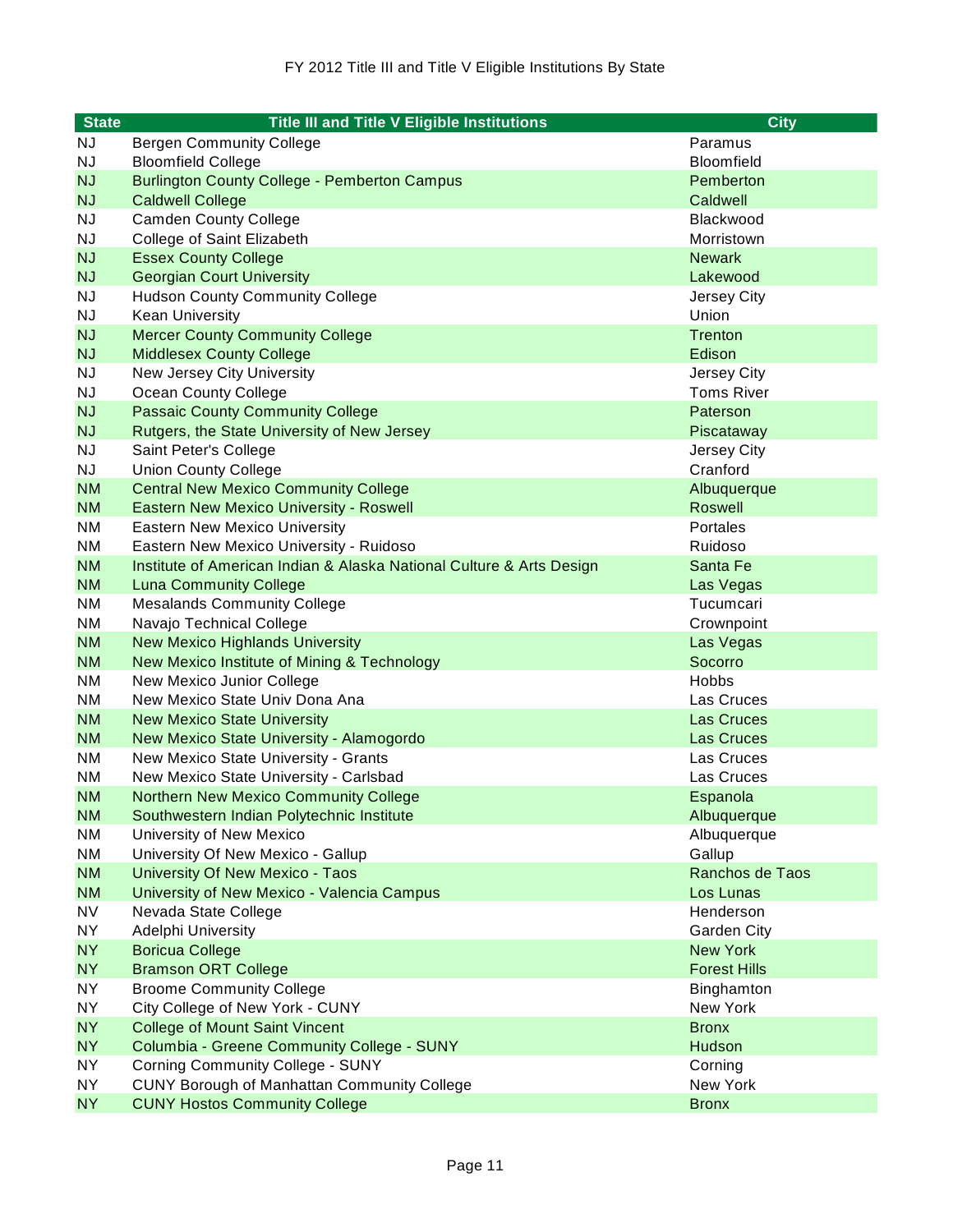| <b>State</b> | <b>Title III and Title V Eligible Institutions</b>                     | <b>City</b>             |
|--------------|------------------------------------------------------------------------|-------------------------|
| NY.          | <b>CUNY Hunter College</b>                                             | <b>New York</b>         |
| <b>NY</b>    | CUNY John Jay College of Criminal Justice                              | New York                |
| NY.          | <b>CUNY Lehman College</b>                                             | <b>Bronx</b>            |
| <b>NY</b>    | <b>CUNY Queens College</b>                                             | <b>Flushing</b>         |
| <b>NY</b>    | Daemen College                                                         | Amherst                 |
| <b>NY</b>    | Dowling College                                                        | Oakdale                 |
| <b>NY</b>    | D'Youville College                                                     | <b>Buffalo</b>          |
| <b>NY</b>    | <b>Erie Community College</b>                                          | <b>Buffalo</b>          |
| <b>NY</b>    | <b>Finger Lakes Community College - SUNY</b>                           | Canandaigua             |
| <b>NY</b>    | <b>Hartwick College</b>                                                | Oneonta                 |
| <b>NY</b>    | <b>Houghton College</b>                                                | Houghton                |
| <b>NY</b>    | <b>Hudson Valley Community College</b>                                 | <b>Troy</b>             |
| <b>NY</b>    | <b>Jefferson Community College</b>                                     | Watertown               |
| <b>NY</b>    | Kingsborough Community College - CUNY                                  | <b>Brooklyn</b>         |
| <b>NY</b>    | Long Island University                                                 | Greenvale               |
| <b>NY</b>    | <b>Manhattanville College</b>                                          | Purchase                |
| <b>NY</b>    | <b>Medaille College</b>                                                | <b>Buffalo</b>          |
| <b>NY</b>    | Mercy College                                                          | Dobbs Ferry             |
| <b>NY</b>    | Metropolitan College of New York                                       | New York                |
| <b>NY</b>    | Mohawk Valley Community College - SUNY Office of Community College     | <b>Utica</b>            |
| <b>NY</b>    | <b>Molloy College</b>                                                  | <b>Rockville Centre</b> |
| <b>NY</b>    | <b>Monroe Community College</b>                                        | Rochester               |
| <b>NY</b>    | New York City College of Technology of the City University of New York | <b>Brooklyn</b>         |
| <b>NY</b>    | <b>New York Institute of Technology</b>                                | Old Westbury            |
| <b>NY</b>    | <b>Niagara County Community College</b>                                | Sanborn                 |
| <b>NY</b>    | North Country Community College                                        | Saranac Lake            |
| <b>NY</b>    | <b>Orange County Community College</b>                                 | Middletown              |
| <b>NY</b>    | Paul Smith's College of Arts & Sciences                                | <b>Paul Smiths</b>      |
| <b>NY</b>    | <b>Polytechnic University</b>                                          | <b>Brooklyn</b>         |
| <b>NY</b>    | Queensborough Community College - CUNY                                 | <b>Bayside</b>          |
| <b>NY</b>    | Saint Francis College                                                  | <b>Brooklyn Heights</b> |
| <b>NY</b>    | <b>Saint John's University</b>                                         | Jamaica                 |
| <b>NY</b>    | Saint Joseph's College                                                 | <b>Brooklyn</b>         |
| NY.          | <b>Schenectady County Community College</b>                            | Schenectady             |
| <b>NY</b>    | <b>SUNY College at Buffalo</b>                                         | <b>Buffalo</b>          |
| <b>NY</b>    | <b>SUNY College at Oswego</b>                                          | Oswego                  |
| <b>NY</b>    | <b>SUNY College at Purchase</b>                                        | Purchase                |
| <b>NY</b>    | SUNY College of Technology at Canton                                   | Canton                  |
| <b>NY</b>    | <b>SUNY Fulton-Montgomery Community College</b>                        | Johnstown               |
| <b>NY</b>    | <b>SUNY Westchester Community College</b>                              | Valhalla                |
| <b>NY</b>    | Vaughn College of Aeronautics and Technology                           | <b>Flushing</b>         |
| NY           | Villa Maria College of Buffalo                                         | <b>Buffalo</b>          |
| OH           | <b>Ashland University</b>                                              | Ashland                 |
| OH           | <b>Columbus College of Art &amp; Design</b>                            | Columbus                |
| <b>OH</b>    | <b>Cuyahoga Community College</b>                                      | Cleveland               |
| OH           | James A. Rhodes State College                                          | Lima                    |
| OH           | Lake County Community College District                                 | Kirtland                |
| <b>OH</b>    | <b>Lorain County Community College</b>                                 | Elyria                  |
| <b>OH</b>    | <b>Marietta College</b>                                                | <b>Marietta</b>         |
| OH           | Mount Vernon Nazarene University                                       | Mount Vernon            |
| OH           | North Central State College                                            | Mansfield               |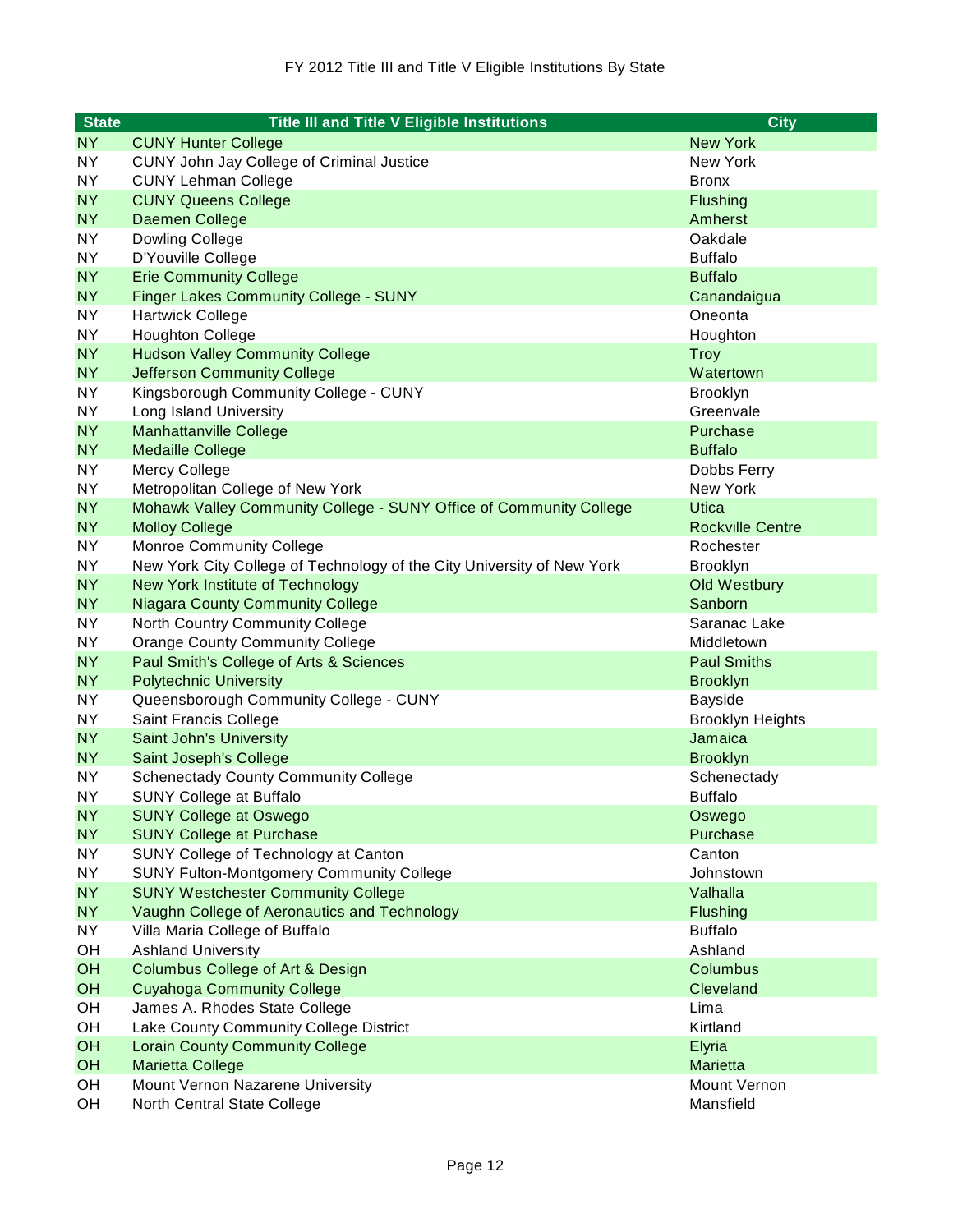| <b>State</b> | <b>Title III and Title V Eligible Institutions</b> | <b>City</b>         |
|--------------|----------------------------------------------------|---------------------|
| <b>OH</b>    | <b>Owens State Community College</b>               | <b>Toledo</b>       |
| OH           | <b>Shawnee State University</b>                    | Portsmouth          |
| OH           | <b>Stark State College of Technology</b>           | North Canton        |
| OH           | Wilmington College                                 | Wilmington          |
| <b>OK</b>    | <b>Cameron University</b>                          | Lawton              |
| <b>OK</b>    | <b>Carl Albert State College</b>                   | Poteau              |
| OK           | <b>Connors State College</b>                       | Warner              |
| OK           | Murray State College                               | Tishomingo          |
| <b>OK</b>    | <b>Northeastern State University</b>               | Tahlequah           |
| <b>OK</b>    | Northern Oklahoma College                          | <b>Tonkawa</b>      |
| OK           | <b>Oklahoma City Community College</b>             | Oklahoma City       |
| OK           | <b>Oral Roberts University</b>                     | Tulsa               |
| <b>OK</b>    | <b>Redlands Community College</b>                  | El Reno             |
| <b>OK</b>    | <b>Rogers University</b>                           | Claremore           |
| OK           | Rose State College                                 | <b>Midwest City</b> |
| OK           | Seminole State College                             | Seminole            |
| <b>OK</b>    | Southeastern Oklahoma State University             | <b>Durant</b>       |
| <b>OK</b>    | <b>Southern Nazarene University</b>                | <b>Bethany</b>      |
| OK           | Southwestern Oklahoma State University             | Weatherford         |
| OK           | University of Central Oklahoma                     | Edmond              |
| <b>OK</b>    | University of Science & Arts of Oklahoma           | Chickasha           |
| <b>OR</b>    | <b>Blue Mountain Community College</b>             | Pendleton           |
| <b>OR</b>    | <b>Chemeketa Community College</b>                 | Salem               |
| <b>OR</b>    | <b>Eastern Oregon University</b>                   | La Grande           |
| <b>OR</b>    | <b>Linn-Benton Community College</b>               | Albany              |
| <b>OR</b>    | Pacific Northwest College of Art                   | Portland            |
| <b>OR</b>    | <b>Pacific University</b>                          | <b>Forest Grove</b> |
| <b>OR</b>    | <b>Rogue Community College</b>                     | <b>Grants Pass</b>  |
| <b>OR</b>    | <b>Tillamook Bay Community College</b>             | <b>Tillamook</b>    |
| <b>OR</b>    | <b>Treasure Valley Community College</b>           | Ontario             |
| <b>OR</b>    | <b>Umpqua Community College</b>                    | Roseburg            |
| PA           | Albright College                                   | Reading             |
| PA           | <b>Alvernia University</b>                         | Reading             |
| <b>PA</b>    | <b>Carlow College</b>                              | Pittsburgh          |
| <b>PA</b>    | <b>Chatham University</b>                          | Pittsburgh          |
| PA           | <b>Chestnut Hill College</b>                       | Philadelphia        |
| PA           | <b>Community College of Allegheny County</b>       | Pittsburgh          |
| PA           | <b>Community College of Philadelphia</b>           | Philadelphia        |
| PA           | <b>Gannon University</b>                           | Erie                |
| PA           | Harrisburg Area Community College                  | Harrisburg          |
| PA           | Lackawanna College                                 | Scranton            |
| PA           | <b>Lehigh Carbon Community College</b>             | Schnecksville       |
| PA           | Mansfield University of Pennsylvania               | Mansfield           |
| PA           | Montgomery County Community College                | <b>Blue Bell</b>    |
| PA           | <b>Peirce College</b>                              | Philadelphia        |
| PA           | Pennsylvania College of Technology                 | Williamsport        |
| PA           | Pennsylvania Highlands Community College           | Johnstown           |
| PA           | Pennsylvania Institute of Technology               | Media               |
| PA           | <b>Reading Area Community College</b>              | Reading             |
| PA           | <b>Wilson College</b>                              | Chambersburg        |
| <b>PR</b>    | American University of Puerto Rico                 | Bayamon             |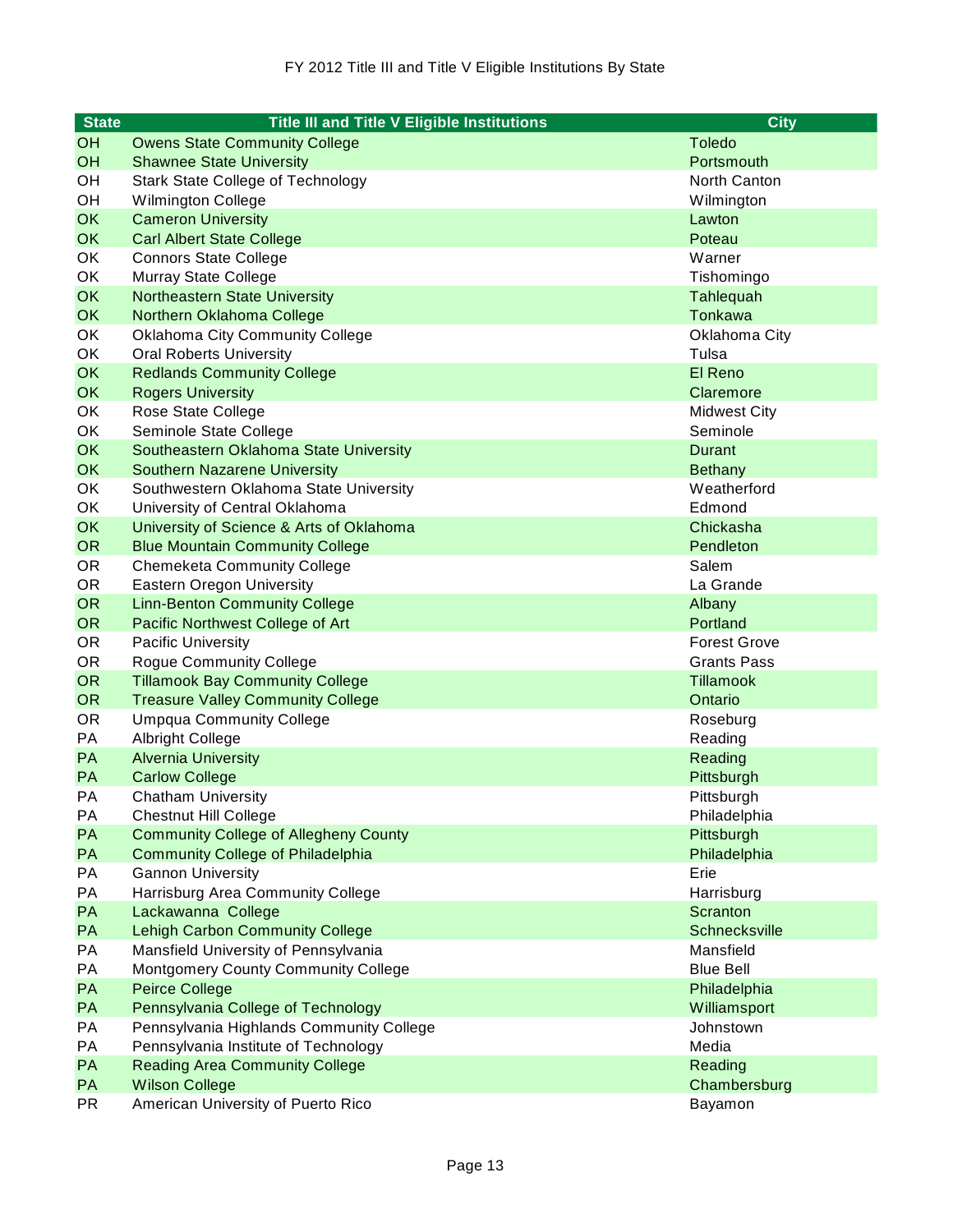| <b>State</b> | <b>Title III and Title V Eligible Institutions</b>        | <b>City</b>          |
|--------------|-----------------------------------------------------------|----------------------|
| <b>PR</b>    | <b>Atlantic College</b>                                   | Guaynabo             |
| <b>PR</b>    | <b>Bayamon Central University</b>                         | Bayamon              |
| <b>PR</b>    | <b>Carlos Albizu University San Juan Campus</b>           | San Juan             |
| <b>PR</b>    | Colegio Universitario de San Juan                         | San Juan             |
| <b>PR</b>    | Conservatorio De Musica De Puerto Rico                    | San Juan             |
| <b>PR</b>    | <b>EDP College of Puerto Rico</b>                         | San Juan             |
| <b>PR</b>    | <b>Humacao Community College</b>                          | Humacao              |
| <b>PR</b>    | Inter American University - Aguadilla                     | San Juan             |
| <b>PR</b>    | Inter American University - Arecibo                       | San Juan             |
| <b>PR</b>    | <b>Inter American University - Barranquitas</b>           | San Juan             |
| <b>PR</b>    | Inter American University - Bayamon                       | San Juan             |
| <b>PR</b>    | Inter American University - Fajardo                       | San Juan             |
| <b>PR</b>    | Inter American University - Guayama                       | San Juan             |
| <b>PR</b>    | Inter American University of Puerto Rico - Metropolitan   | San Juan             |
| <b>PR</b>    | <b>Inter American University - Ponce</b>                  | San Juan             |
| <b>PR</b>    | Inter American University - San German                    | San Juan             |
| <b>PR</b>    | John Dewey College                                        | Hato Rey             |
| <b>PR</b>    | <b>Pontifical Catholic UPR (The)</b>                      | Ponce                |
| <b>PR</b>    | Pontifical Catholic UPR (The) - Arecibo                   | Arecibo              |
| <b>PR</b>    | Pontifical Catholic UPR (The) - Mayaguez                  | Mayaguez             |
| <b>PR</b>    | Universidad Adventista De Las Antillas                    | Mayaguez             |
| <b>PR</b>    | Universidad Central del Caribe                            | Bayamon              |
| <b>PR</b>    | <b>Universidad Del Este</b>                               | Carolina             |
| <b>PR</b>    | Universidad del Sagrado Corazon                           | San Juan             |
| <b>PR</b>    | Universidad Del Turabo                                    | Gurabo               |
| <b>PR</b>    | <b>Universidad Metropolitana</b>                          | San Juan             |
| <b>PR</b>    | Universidad Pentecostal Mizpa                             | <b>Rio Piedras</b>   |
| <b>PR</b>    | Universidad Politecnica de Puerto Rico                    | San Juan             |
| <b>PR</b>    | University of Puerto Rico - Cayey                         | Cayey                |
| <b>PR</b>    | University of Puerto Rico - Humacao                       | Humacao              |
| <b>PR</b>    | University of Puerto Rico - Rio Piedras Campus            | San Juan             |
| <b>PR</b>    | University of Puerto Rico - Utuado                        | Utuado               |
| <b>PR</b>    | University of Puerto Rico - Ponce                         | Ponce                |
| <b>PR</b>    | University of Puerto Rico - ACR Carolina Regional College | Carolina             |
| <b>PR</b>    | University of Puerto Rico - Mayaguez                      | Mayaguez             |
| PR           | University of Puerto Rico - Medical Sciences Campus       | San Juan             |
| <b>PR</b>    | University of Puerto Rico - Rico Arecibo                  | Arecibo              |
| <b>SC</b>    | <b>Benedict College</b>                                   | Columbia             |
| <b>SC</b>    | <b>Central Carolina Technical College</b>                 | <b>Sumter</b>        |
| SC           | <b>Charleston Southern University</b>                     | Charleston           |
| SC           | Florence - Darlington Technical College                   | Florence             |
| <b>SC</b>    | <b>Francis Marion University</b>                          | Florence             |
| <b>SC</b>    | <b>Midlands Technical College</b>                         | <b>West Columbia</b> |
| SC           | Newberry College                                          | Newberry             |
| SC           | Orangeburg - Calhoun Technical College                    | Orangeburg           |
| <b>SC</b>    | <b>Spartanburg Community College</b>                      | Spartanburg          |
| <b>SC</b>    | <b>Spartanburg Methodist College</b>                      | Spartanburg          |
| SC           | University of South Carolina Upstate                      | Spartanburg          |
| SD           | <b>Black Hills State University</b>                       | Spearfish            |
| <b>SD</b>    | <b>Dakota State University</b>                            | Madison              |
| <b>SD</b>    | <b>Kilian Community College</b>                           | <b>Sioux Falls</b>   |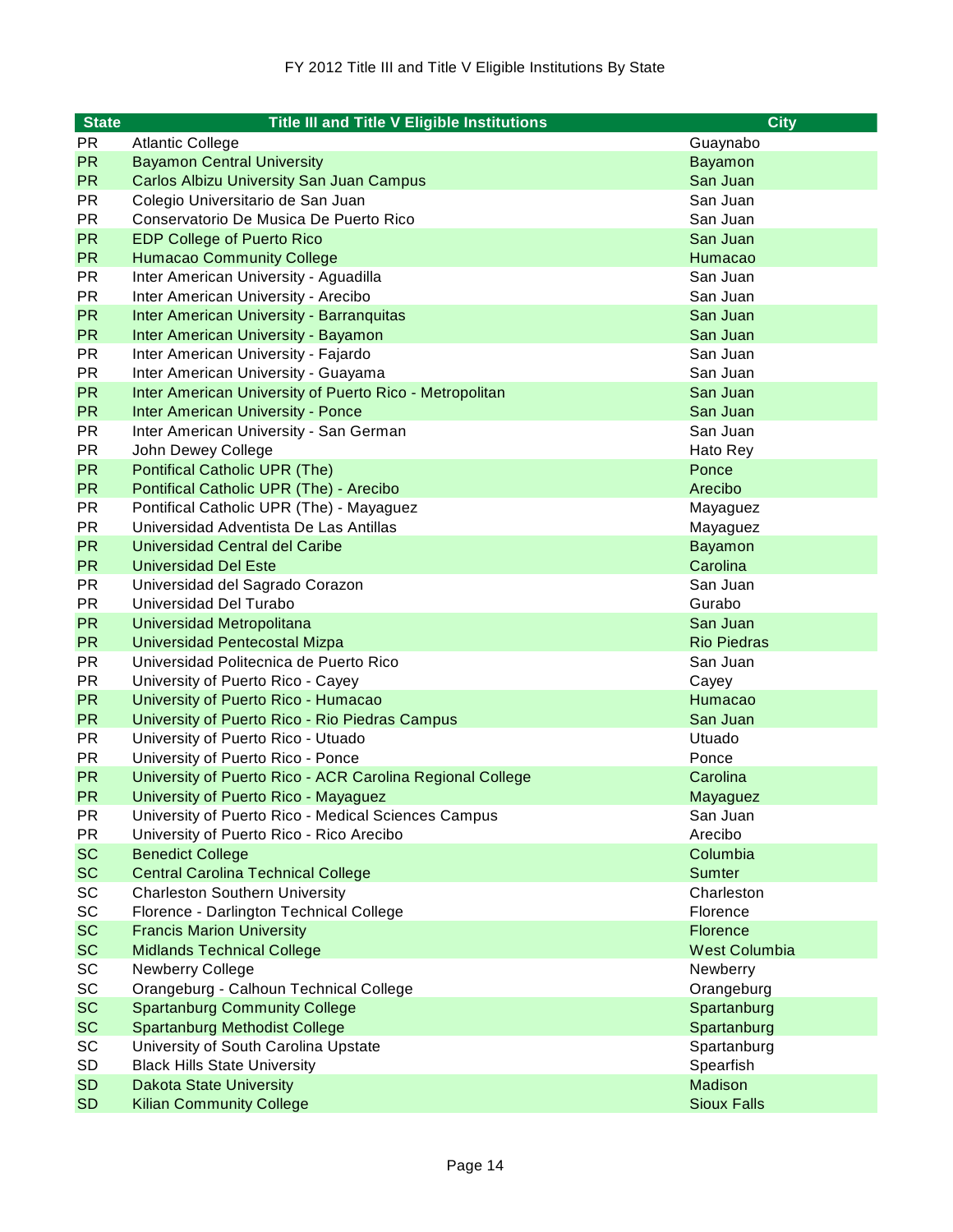| <b>State</b> | <b>Title III and Title V Eligible Institutions</b> | <b>City</b>           |
|--------------|----------------------------------------------------|-----------------------|
| SD           | <b>Mount Marty College</b>                         | Yankton               |
| SD           | Northern State University                          | Aberdeen              |
| <b>SD</b>    | Oglala Lakota College                              | Kyle                  |
| <b>SD</b>    | <b>Presentation College</b>                        | Aberdeen              |
| SD           | Sinte Gleska University                            | Mission               |
| <b>SD</b>    | Sisseton Wahpeton Community College                | Sisseton              |
| <b>TN</b>    | <b>Freed Hardeman University</b>                   | Henderson             |
| <b>TN</b>    | <b>Maryville College</b>                           | Maryville             |
| <b>TN</b>    | Northeast State Technical Community College        | <b>Blountville</b>    |
| <b>TN</b>    | Roane State Community College                      | Harriman              |
| <b>TN</b>    | <b>Southwest Tennessee Community College</b>       | <b>Memphis</b>        |
| <b>TN</b>    | Tennessee Wesleyan College                         | <b>Athens</b>         |
| <b>TN</b>    | University of Tennessee - Martin                   | Martin                |
| <b>TN</b>    | Volunteer State Community College                  | Gallatin              |
| <b>TN</b>    | <b>Walters State Community College</b>             | Morristown            |
| <b>TN</b>    | Watkins Institute College of Art & Design          | <b>Nashville</b>      |
| TX           | Amarillo College                                   | Amarillo              |
| TX           | Angelo State University                            | San Angelo            |
| <b>TX</b>    | <b>Austin Community College</b>                    | Austin                |
| <b>TX</b>    | <b>Baptist University of the Americas</b>          | San Antonio           |
| ТX           | <b>Brazosport College</b>                          | Lake Jackson          |
| TX           | Cedar Valley College                               | Lancaster             |
| <b>TX</b>    | <b>Cisco College</b>                               | Cisco                 |
| <b>TX</b>    | <b>Clarendon College</b>                           | Clarendon             |
| TX           | <b>Coastal Bend College</b>                        | <b>Beeville</b>       |
| TX           | College of Biblical Studies - Houston              | Houston               |
| <b>TX</b>    | Del Mar College                                    | <b>Corpus Christi</b> |
| <b>TX</b>    | <b>Eastfield College</b>                           | <b>Mesquite</b>       |
| TX           | El Centro College                                  | Dallas                |
| TX           | El Paso Community College                          | El Paso               |
| <b>TX</b>    | <b>Galveston College</b>                           | Galveston             |
| <b>TX</b>    | <b>Houston Community College</b>                   | Houston               |
| TX           | <b>Howard College</b>                              | <b>Big Spring</b>     |
| ТX           | Jacksonville College                               | Jacksonville          |
| <b>TX</b>    | <b>Kilgore College</b>                             | Kilgore               |
| <b>TX</b>    | <b>Lamar University</b>                            | <b>Beaumont</b>       |
| TX           | Laredo Community College                           | Laredo                |
| <b>TX</b>    | Lee College                                        | Baytown               |
| <b>TX</b>    | <b>LeTourneau University</b>                       | Longview              |
| <b>TX</b>    | Lone Star College - North Harris                   | Houston               |
| TX           | <b>Lubbock Christian University</b>                | Lubbock               |
| TX           | <b>McLennan Community College</b>                  | Waco                  |
| <b>TX</b>    | <b>Mountain View College</b>                       | <b>Dallas</b>         |
| <b>TX</b>    | Navarro College                                    | Corsicana             |
| TX           | North Lake College                                 | Irving                |
| TX           | Northwest Vista College                            | San Antonio           |
| <b>TX</b>    | Our Lady of the Lake University                    | San Antonio           |
| <b>TX</b>    | Palo Alto College                                  | San Antonio           |
| TX           | <b>Richland College</b>                            | Dallas                |
| TX           | Saint Edwards University                           | Austin                |
| <b>TX</b>    | <b>Saint Mary's University</b>                     | San Antonio           |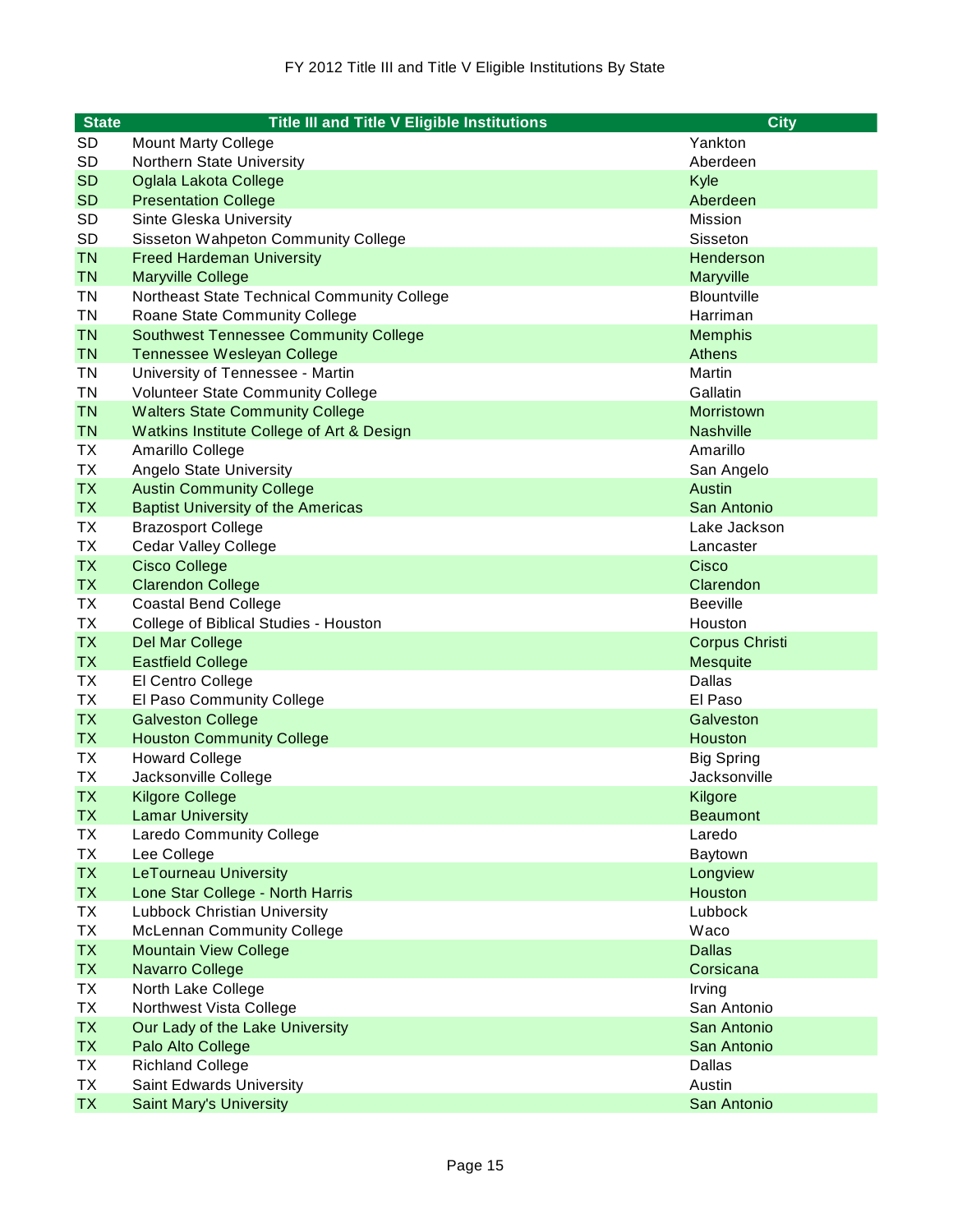| <b>State</b> | <b>Title III and Title V Eligible Institutions</b>       | <b>City</b>          |
|--------------|----------------------------------------------------------|----------------------|
| TX.          | <b>Sam Houston State University</b>                      | Huntsville           |
| <b>TX</b>    | San Antonio College                                      | San Antonio          |
| <b>TX</b>    | San Jacinto College - North                              | Houston              |
| <b>TX</b>    | San Jacinto College - South Campus                       | Houston              |
| <b>TX</b>    | San Jacinto College Central                              | Pasadena             |
| <b>TX</b>    | San Jacinto Community College District                   | Pasadena             |
| <b>TX</b>    | <b>Schreiner University</b>                              | Kerrville            |
| <b>TX</b>    | <b>South Plains College</b>                              | Levelland            |
| <b>TX</b>    | <b>South Texas College</b>                               | <b>McAllen</b>       |
| <b>TX</b>    | Southwest Texas Junior College                           | Uvalde               |
| TX           | <b>Sul Ross State University</b>                         | Alpine               |
| <b>TX</b>    | Sul Ross State University - Rio Grande-Uvalde            | Uvalde               |
| <b>TX</b>    | <b>Texas A&amp;M International University</b>            | Laredo               |
| TX           | Texas A&M University - Corpus Christi                    | Corpus Christi       |
| <b>TX</b>    | Texas A&M University - Kingsville                        | Kingsville           |
| <b>TX</b>    | <b>Texas Lutheran University</b>                         | Seguin               |
| <b>TX</b>    | Texas State Technical College - Waco                     | Waco                 |
| <b>TX</b>    | Texas State University - San Marcos                      | San Marcos           |
| <b>TX</b>    | <b>Texas Tech University</b>                             | Lubbock              |
| <b>TX</b>    | <b>Texas Wesleyan University</b>                         | <b>Fort Worth</b>    |
| <b>TX</b>    | <b>Texas Woman's University</b>                          | Denton               |
| <b>TX</b>    | <b>Tyler Junior College</b>                              | Tyler                |
| <b>TX</b>    | University of Texas of the Permian Basin                 | Odessa               |
| <b>TX</b>    | <b>University of Houston</b>                             | Houston              |
| <b>TX</b>    | University of Houston - Clear Lake                       | Houston              |
| <b>TX</b>    | University of Houston - Downtown                         | Houston              |
| <b>TX</b>    | University of Saint Thomas                               | Houston              |
| <b>TX</b>    | University of Texas - Pan American                       | Edinburg             |
| <b>TX</b>    | University of Texas at Brownsville                       | <b>Brownsville</b>   |
| TX           | University of Texas at El Paso                           | El Paso              |
| <b>TX</b>    | University of Texas at San Antonio                       | San Antonio          |
| <b>TX</b>    | University of Texas Health Science Center at San Antonio | San Antonio          |
| <b>TX</b>    | University of the Incarnate Word                         | San Antonio          |
| <b>TX</b>    | Victoria College (The)                                   | Victoria             |
| <b>TX</b>    | <b>Wharton County Junior College</b>                     | Wharton              |
| UT           | <b>Snow College</b>                                      | Ephraim              |
| <b>UT</b>    | <b>Utah Valley University</b>                            | Orem                 |
| UT           | <b>Weber State University</b>                            | Ogden                |
| VA           | <b>Averett University</b>                                | Danville             |
| <b>VA</b>    | <b>Blue Ridge Community College</b>                      | <b>Weyers Cave</b>   |
| VA           | <b>Danville Community College</b>                        | <b>Danville</b>      |
| VA           | Emory & Henry College                                    | Emory                |
| VA           | Ferrum College                                           | Ferrum               |
| VA           | J. Sargeant Reynolds Community College                   | Richmond             |
| VA           | Jefferson College of Health Sciences                     | Roanoke              |
| VA           | Lynchburg College                                        | Lynchburg            |
| VA           | Mountain Empire Community College                        | <b>Big Stone Gap</b> |
| VA           | <b>New River Community College</b>                       | <b>Dublin</b>        |
| VA           | <b>Piedmont Virginia Community College</b>               | Charlottesville      |
| VA           | <b>Thomas Nelson Community College</b>                   | Hampton              |
| VA           | Virginia Highlands Community College                     | Abingdon             |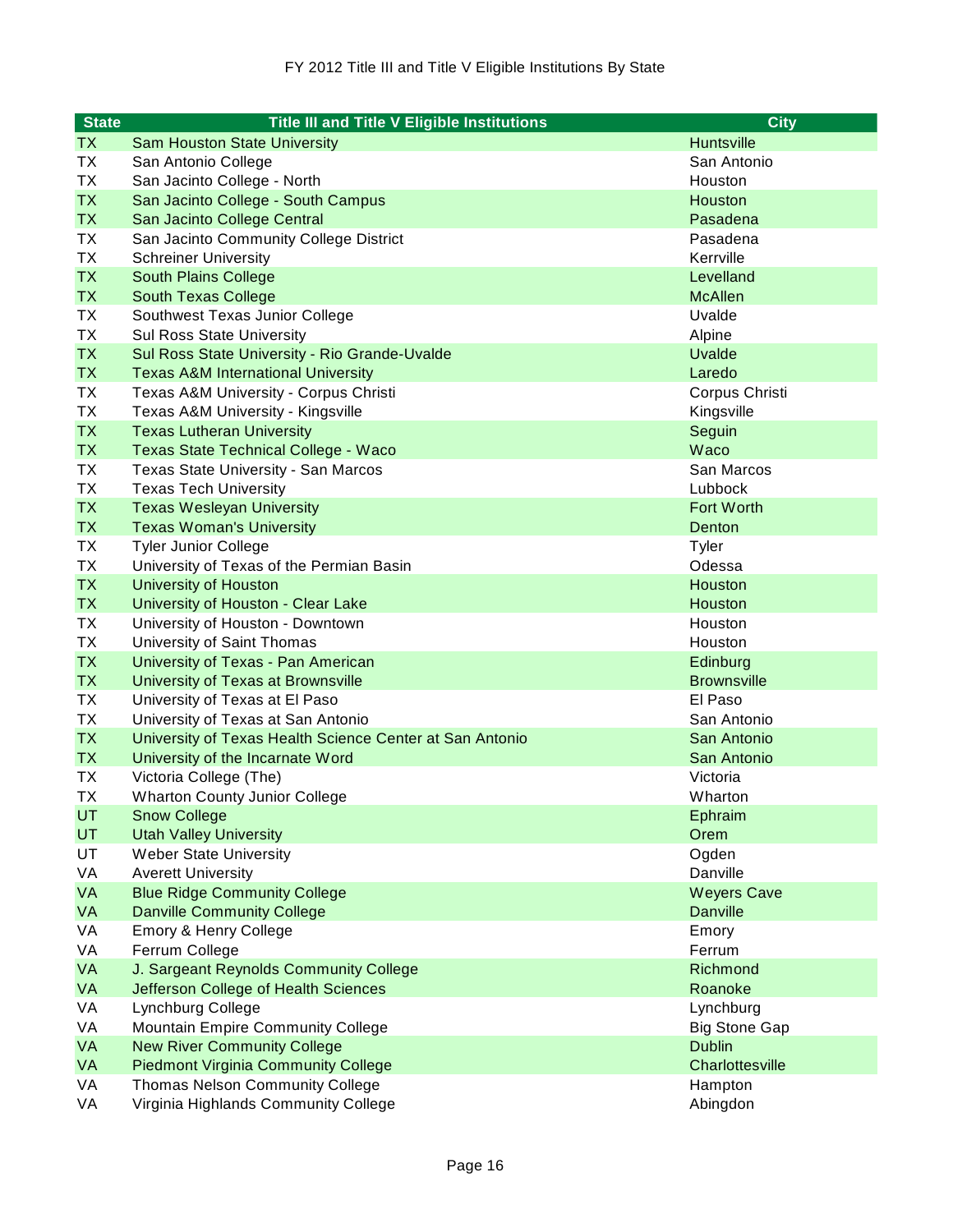| <b>State</b> | <b>Title III and Title V Eligible Institutions</b>  | <b>City</b>         |
|--------------|-----------------------------------------------------|---------------------|
| <b>VA</b>    | Virginia Intermont College                          | <b>Bristol</b>      |
| <b>VT</b>    | <b>Castleton State College</b>                      | Castleton           |
| VT           | <b>Community College of Vermont</b>                 | Winooski            |
| VT           | <b>Green Mountain College</b>                       | Poultney            |
| VT           | <b>Johnson State College</b>                        | Johnson             |
| <b>VT</b>    | <b>Lyndon State College</b>                         | Lyndonville         |
| VT           | Vermont Technical College                           | Randolph Center     |
| <b>WA</b>    | <b>Bastyr University</b>                            | Kenmore             |
| <b>WA</b>    | <b>Bellingham Technical College</b>                 | Bellingham          |
| <b>WA</b>    | <b>Clark College</b>                                | Vancouver           |
| <b>WA</b>    | <b>Clover Park Technical College</b>                | Lakewood            |
| <b>WA</b>    | Columbia Basin College                              | Pasco               |
| <b>WA</b>    | <b>Eastern Washington University</b>                | Cheney              |
| <b>WA</b>    | <b>Edmonds Community College</b>                    | Lynnwood            |
| <b>WA</b>    | <b>Everett Community College</b>                    | Everett             |
| WA           | Heritage College                                    | Toppenish           |
| <b>WA</b>    | Lower Columbia College                              | Longview            |
| <b>WA</b>    | <b>North Seattle Community College</b>              | <b>Seattle</b>      |
| <b>WA</b>    | Northwest Indian College                            | Bellingham          |
| <b>WA</b>    | Olympic College                                     | <b>Bremerton</b>    |
| <b>WA</b>    | <b>Pierce College</b>                               | Lakewood            |
| <b>WA</b>    | <b>Renton Technical College</b>                     | Renton              |
| <b>WA</b>    | Saint Martin's University                           | Lacey               |
| WA           | Seattle Central Community College                   | Seattle             |
| <b>WA</b>    | <b>Shoreline Community College</b>                  | <b>Seattle</b>      |
| <b>WA</b>    | <b>Skagit Valley College</b>                        | <b>Mount Vernon</b> |
| <b>WA</b>    | South Seattle Community College                     | Seattle             |
| <b>WA</b>    | Wenatchee Valley College                            | Wenatchee           |
| <b>WA</b>    | <b>Yakima Valley Community College</b>              | Yakima              |
| WI           | <b>Alverno College</b>                              | Milwaukee           |
| WI           | <b>Blackhawk Technical College</b>                  | Janesville          |
| WI           | Chippewa Valley Technical College                   | Eau Claire          |
| WI           | College of the Menominee Nation                     | Keshena             |
| <b>WI</b>    | <b>Fox Valley Technical College</b>                 | Appleton            |
| WI           | <b>Gateway Technical College</b>                    | Kenosha             |
| WI           | Lac Courte Oreilles Ojibwa Community College        | Hayward             |
| WI           | <b>Lawrence University</b>                          | Appleton            |
| WI           | Marian University, Inc.                             | Fond Du Lac         |
| WI           | Northcentral Technical College                      | Wausau              |
| WI           | Northeast Wisconsin Technical College               | Green Bay           |
| WI           | <b>Northland College</b>                            | Ashland             |
| WI           | <b>Saint Norbert College</b>                        | De Pere             |
| WI           | Southwest Wisconsin Technical College               | Fennimore           |
| WI           | University of Wisconsin - Stout                     | Menomonie           |
| WI           | University of Wisconsin - Superior                  | Superior            |
| WI           | <b>University of Wisconsin Colleges</b>             | Wausau              |
| WI           | Viterbo University                                  | La Crosse           |
| WI           | <b>Western Technical College</b>                    | La Crosse           |
| <b>WV</b>    | Davis & Elkins College                              | <b>Elkins</b>       |
| <b>WV</b>    | Eastern West Virginia Community & Technical College | Moorefield          |
| WV           | <b>Fairmont State University</b>                    | Fairmont            |